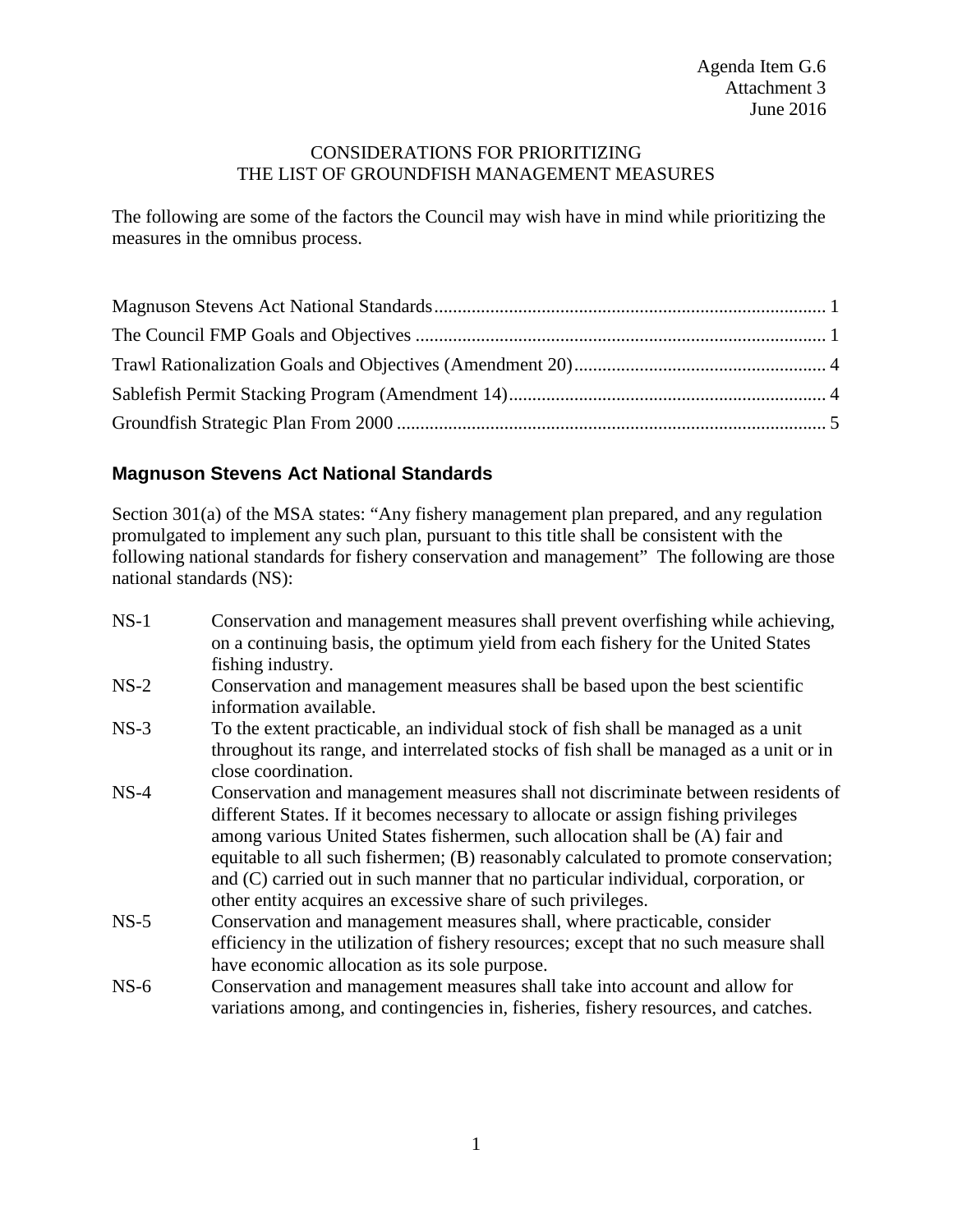- NS-7 Conservation and management measures shall, where practicable, minimize costs and avoid unnecessary duplication. NS-8 Conservation and management measures shall, consistent with the conservation requirements of this Act (including the prevention of overfishing and rebuilding of overfished stocks), take into account the importance of fishery resources to fishing communities by utilizing economic and social data that meet the requirements of paragraph (2), in order to (A) provide for the sustained participation of such communities, and (B) to the extent practicable, minimize adverse economic impacts on such communities. NS-9 Conservation and management measures shall, to the extent practicable, (A) minimize bycatch and (B) to the extent bycatch cannot be avoided, minimize the mortality of such bycatch.
- NS-10 Conservation and management measures shall, to the extent practicable, promote the safety of human life at sea.

# <span id="page-1-0"></span>**The Council FMP Goals and Objectives**

With respect to goals and objectives, the Council's FMP reads as follows

Section 2.1 Goals and Objectives for Managing the Pacific Coast Groundfish Fishery

The Council is committed to developing long-range plans for managing the Washington, Oregon, and California groundfish fisheries that will promote a stable planning environment for the seafood industry, including marine recreation interests, and will maintain the health of the resource and environment. In developing allocation and harvesting systems, the Council will give consideration to maximizing economic benefits to the United States, consistent with resource stewardship responsibilities for the continuing welfare of the living marine resources. Thus, management must be flexible enough to meet changing social and economic needs of the fishery as well as to address fluctuations in the marine resources supporting the fishery. The following goals have been established in order of priority for managing the west coast groundfish fisheries, to be considered in conjunction with the national standards of the Magnuson-Stevens Act.

## **Management Goals**

Goal 1 - Conservation. Prevent overfishing and rebuild overfished stocks by managing for appropriate harvest levels and prevent, to the extent practicable, any net loss of the habitat of living marine resources.

Goal 2 - Economics. Maximize the value of the groundfish resource as a whole.

Goal 3 - Utilization. Within the constraints of overfished species rebuilding requirements, achieve the maximum biological yield of the overall groundfish fishery, promote year-round availability of quality seafood to the consumer, and promote recreational fishing opportunities.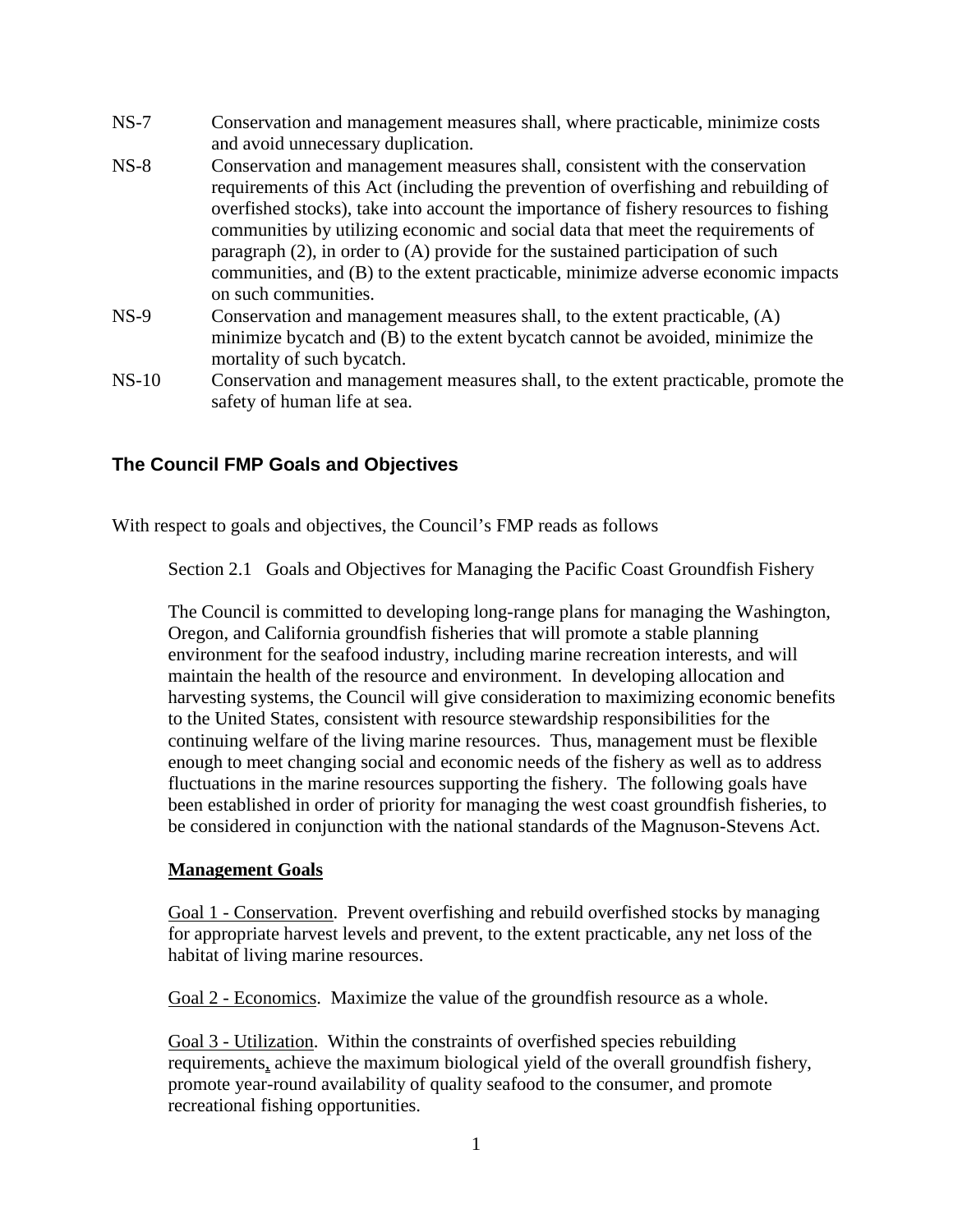**Objectives**. To accomplish these management goals, a number of objectives will be considered and followed as closely as practicable:

#### Conservation

Objective 1. Maintain an information flow on the status of the fishery and the fishery resource which allows for informed management decisions as the fishery occurs.

Objective 2. Adopt harvest specifications and management measures consistent with resource stewardship responsibilities for each groundfish species or species group. Achieve a level of harvest capacity in the fishery that is appropriate for a sustainable harvest and low discard rates, and which results in a fishery that is diverse, stable, and profitable. This reduced capacity should lead to more effective management for many other fishery problems.

Objective 3. For species or species groups that are overfished, develop a plan to rebuild the stock as soon as possible, taking into account the status and biology of the stock, the needs of fishing communities, recommendations by international organizations in which the United States participates, and the interaction of the overfished stock within the marine ecosystem.

Objective 4. Where conservation problems have been identified for non-groundfish species and the best scientific information shows that the groundfish fishery has a direct impact on the ability of that species to maintain its long-term reproductive health, the Council may consider establishing management measures to control the impacts of groundfish fishing on those species. Management measures may be imposed on the groundfish fishery to reduce fishing mortality of a non-groundfish species for documented conservation reasons. The action will be designed to minimize disruption of the groundfish fishery, in so far as consistent with the goal to minimize the bycatch of non-groundfish species, and will not preclude achievement of a quota, harvest guideline, or allocation of groundfish, if any, unless such action is required by other applicable law.

Objective 5. Describe and identify EFH, adverse impacts on EFH, and other actions to conserve and enhance EFH, and adopt management measures that minimize, to the extent practicable, adverse impacts from fishing on EFH.

#### Economics

Objective 6. Within the constraints of the conservation goals and objectives of the FMP, attempt to achieve the greatest possible net economic benefit to the nation from the managed fisheries.

Objective 7. Identify those sectors of the groundfish fishery for which it is beneficial to promote year-round marketing opportunities and establish management policies that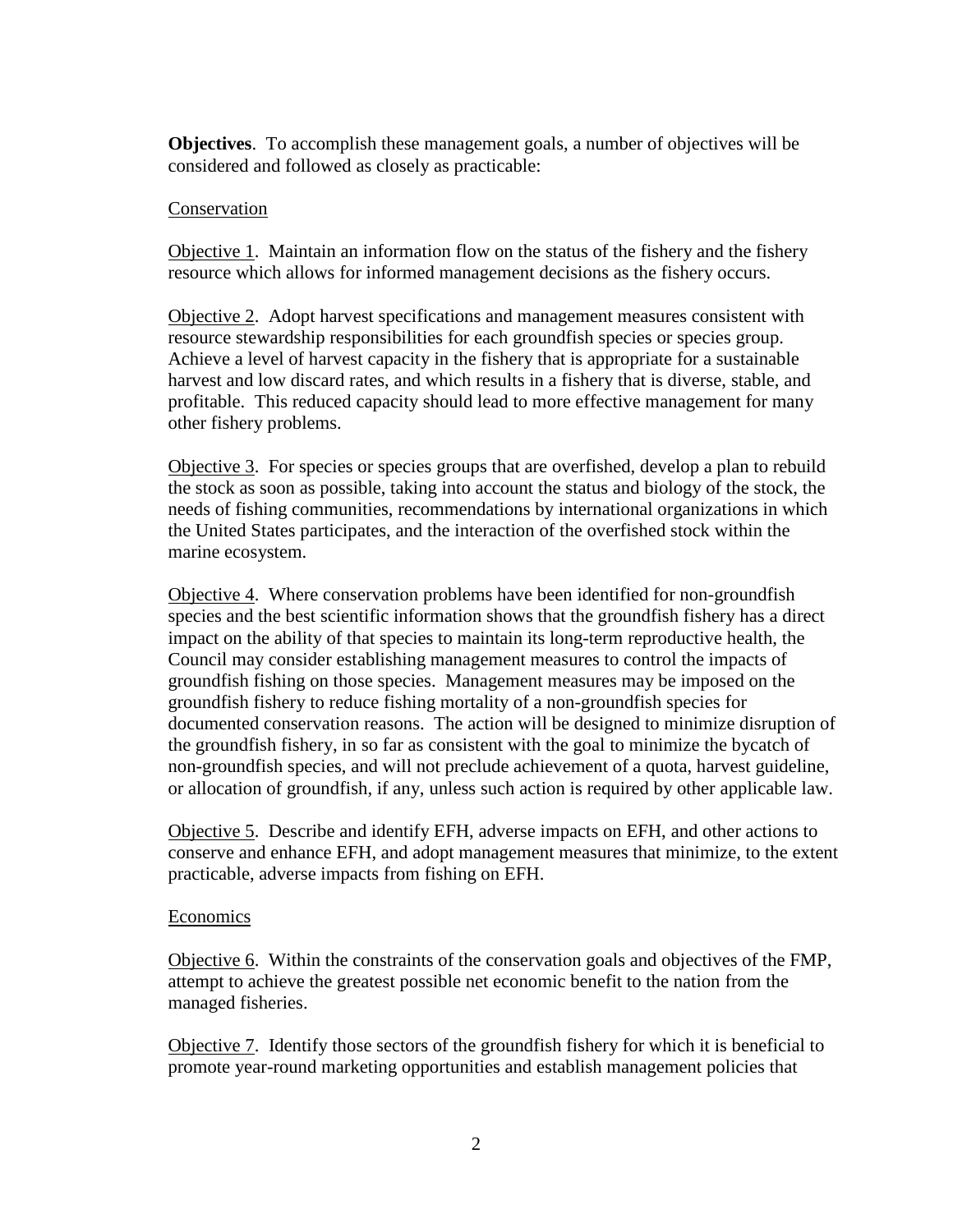extend those sectors fishing and marketing opportunities as long as practicable during the fishing year.

Objective 8. Gear restrictions to minimize the necessity for other management measures will be used whenever practicable. Encourage development of practicable gear restrictions intended to reduce regulatory and/or economic discards through gear research regulated by EFP.

## Utilization

Objective 9. Develop management measures and policies that foster and encourage full utilization (harvesting and processing), in accordance with conservation goals, of the Pacific Coast groundfish resources by domestic fisheries.

Objective 10. Recognize the multispecies nature of the fishery and establish a concept of managing by species and gear or by groups of interrelated species.

Objective 11. Develop management programs that reduce regulations-induced discard and/or which reduce economic incentives to discard fish. Develop management measures that minimize bycatch to the extent practicable and, to the extent that bycatch cannot be avoided, minimize the mortality of such bycatch. Promote and support monitoring programs to improve estimates of total fishing-related mortality and bycatch, as well as those to improve other information necessary to determine the extent to which it is practicable to reduce bycatch and bycatch mortality.

## Social Factors.

Objective 12. When conservation actions are necessary to protect a stock or stock assemblage, attempt to develop management measures that will affect users equitably.

Objective 13. Minimize gear conflicts among resource users.

Objective 14. When considering alternative management measures to resolve an issue, choose the measure that best accomplishes the change with the least disruption of current domestic fishing practices, marketing procedures, and the environment.

Objective 15. Avoid unnecessary adverse impacts on small entities.

Objective 16. Consider the importance of groundfish resources to fishing communities, provide for the sustained participation of fishing communities, and minimize adverse economic impacts on fishing communities to the extent practicable.

Objective 17. Promote the safety of human life at sea.

[Amended; 7, 11, 13, 16-1, 18, 16-4]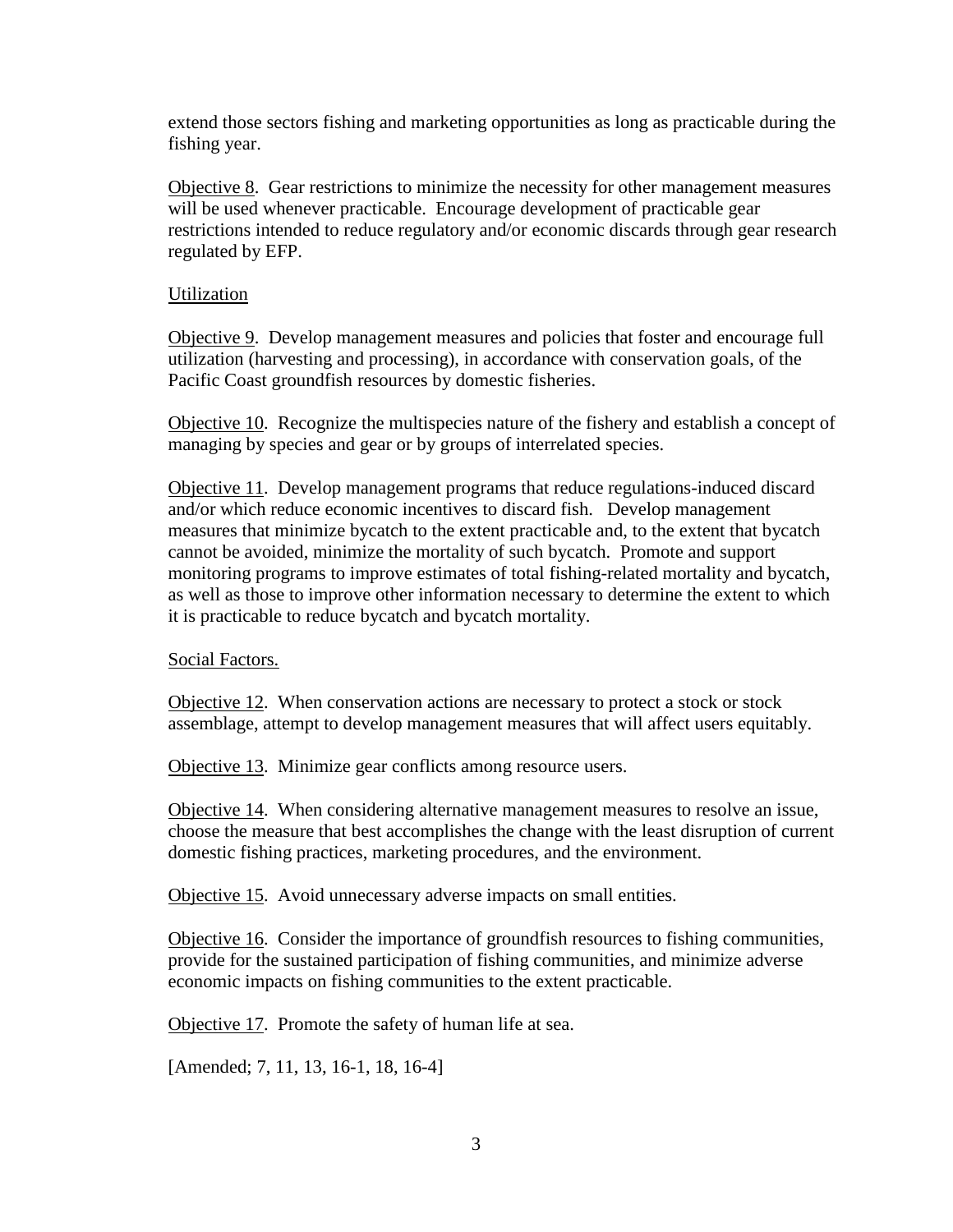# <span id="page-4-0"></span>**Trawl Rationalization Goals and Objectives (Amendment 20)**

Trawl Rationalization goals and objectives from Amendment 20 are as follows.

# Goal

*Create and implement a capacity rationalization plan that increases net economic benefits, creates individual economic stability, provides for full utilization of the trawl sector allocation, considers environmental impacts, and achieves individual accountability of catch and bycatch.*

## **Objectives**

The above goal is supported by the following objectives:

- 1. Provide a mechanism for total catch accounting.
- 2. Provide for a viable, profitable, and efficient groundfish fishery.
- 3. Promote practices that reduce bycatch and discard mortality and minimize ecological impacts.
- 4. Increase operational flexibility.
- 5. Minimize adverse effects from an IFQ program on fishing communities and other fisheries to the extent practical.
- 6. Promote measurable economic and employment benefits through the seafood catching, processing, distribution elements, and support sectors of the industry.
- 7. Provide quality product for the consumer.
- 8. Increase safety in the fishery.

Constraints and Guiding Principles

The above goals and objectives should be achieved while the following occurs:

- 1. Take into account the biological structure of the stocks including, but not limited to, populations and genetics.
- 2. Take into account the need to ensure that the total OYs and allowable biological catch (ABC) are not exceeded.
- 3. Minimize negative impacts resulting from localized concentrations of fishing effort.
- 4. Account for total groundfish mortality.
- 5. Avoid provisions where the primary intent is a change in marketing power balance between harvesting and processing sectors.
- 6. Avoid excessive quota concentration.
- 7. Provide efficient and effective monitoring and enforcement.
- 8. Design a responsive mechanism for program review, evaluation, and modification.
- 9. Take into account the management and administrative costs of implementing and oversee the IFQ or co-op program and complementary catch monitoring programs, as well as the limited state and Federal resources available.

# <span id="page-4-1"></span>**Sablefish Permit Stacking Program (Amendment 14)**

Key objectives of Amendment 14 and the permit stacking program were further defined as follows.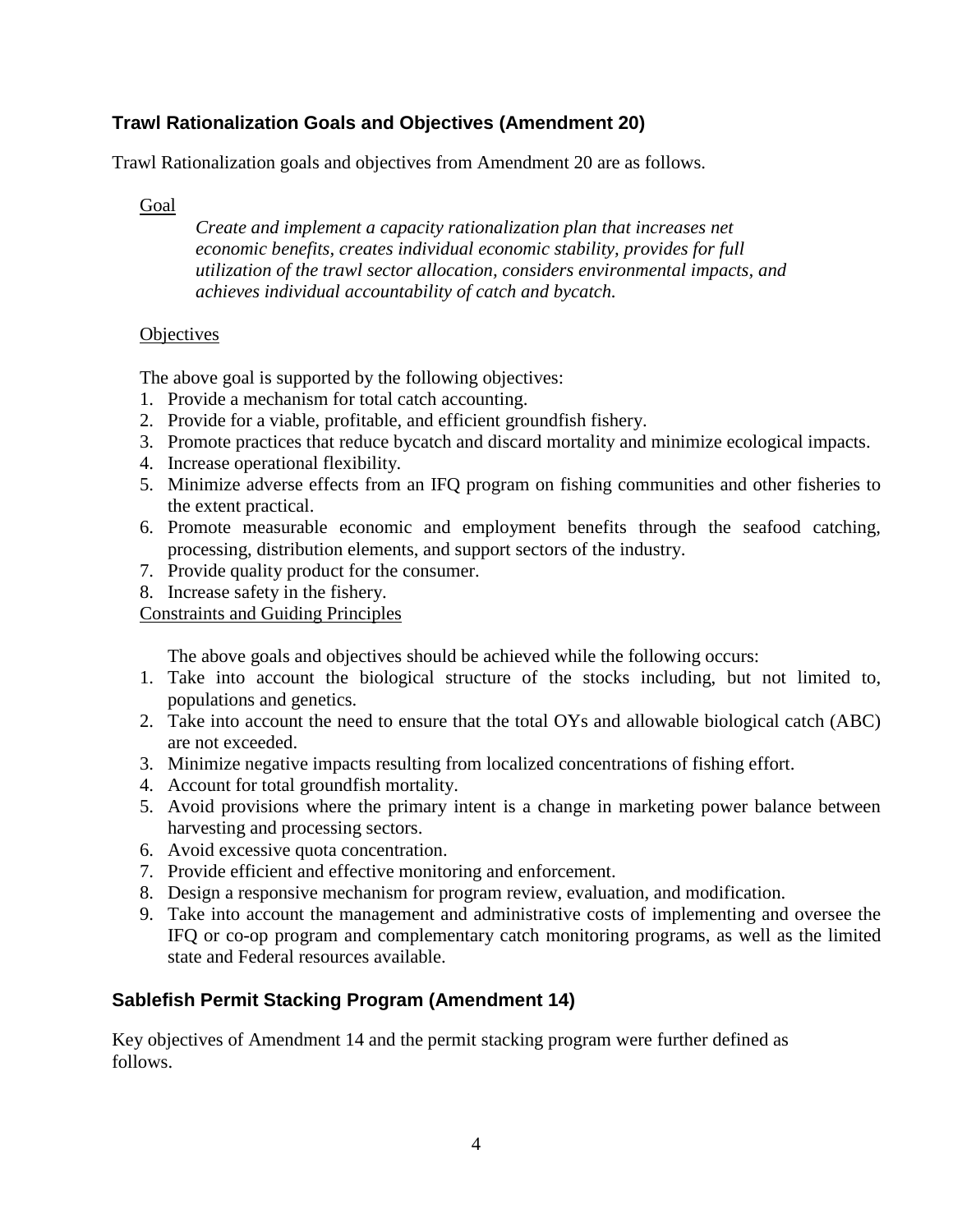## **Key Objective Consistency with Management Objectives of the FMP and MSA**

|    | 1. Rationalize the fleet and<br>promote efficiency                                                  | Capacity reduction is one of the key elements of the Council's<br>strategic plan. The strategic plan generally approaches capacity<br>reduction by reducing the number of fishing vessels. This reduction<br>does not of itself imply the rationalization of the fleet or increased<br>efficiency. It is possible that the most efficient fixed gear sablefish<br>harvest could involve a greater number of vessels taking sablefish as<br>bycatch in other fisheries. However, given the high degree of<br>overcapitalization in the fishery, it is believed that a reduction in<br>capacity will generally move the fishery toward greater efficiency,<br>addressing National Standard (NS) 5 and FMP Objective 6 on net<br>national benefits. |
|----|-----------------------------------------------------------------------------------------------------|--------------------------------------------------------------------------------------------------------------------------------------------------------------------------------------------------------------------------------------------------------------------------------------------------------------------------------------------------------------------------------------------------------------------------------------------------------------------------------------------------------------------------------------------------------------------------------------------------------------------------------------------------------------------------------------------------------------------------------------------------|
|    | 2. Maintain or direct benefits<br>toward fishing<br>communities                                     | This objective relates to NS 8 on fishing communities and FMP<br>Objective 16 on fishing communities.                                                                                                                                                                                                                                                                                                                                                                                                                                                                                                                                                                                                                                            |
|    | 3. Prevent excessive<br>concentration of harvest<br>privileges                                      | This objective relates to NS 4 on allocation, NS 8 on fishing<br>communities, and FMP Objective 15 on avoiding adverse impacts to<br>small entities.                                                                                                                                                                                                                                                                                                                                                                                                                                                                                                                                                                                             |
|    | 4. Mitigate the reallocational<br>effects of recent policies<br>(3-tier system and equal<br>limits) | This objective relates to NS 4 on allocation and FMP Objectives 12<br>on equitable allocation and 14 on minimizing disruption.                                                                                                                                                                                                                                                                                                                                                                                                                                                                                                                                                                                                                   |
|    | 5. Promote equity                                                                                   | This objective relates to NS 4 on allocation and FMP Objective 12<br>on equitable sharing.                                                                                                                                                                                                                                                                                                                                                                                                                                                                                                                                                                                                                                                       |
|    | 6. Resolve or prevent new<br>allocation issues from<br>arising                                      | This objective relates to NS 4 on allocation and FMP Objectives 12<br>on equitable sharing and 14 on minimizing disruption.                                                                                                                                                                                                                                                                                                                                                                                                                                                                                                                                                                                                                      |
|    | 7. Promote safety                                                                                   | This objective relates to NS 10 and FMP Objective 17 on safety.                                                                                                                                                                                                                                                                                                                                                                                                                                                                                                                                                                                                                                                                                  |
| 8. | Improve product quality<br>and value                                                                | This objective relates to NS 5 on efficiency and FMP Objective 6 on<br>net national benefits.                                                                                                                                                                                                                                                                                                                                                                                                                                                                                                                                                                                                                                                    |
|    | 9. Take action without<br>creating substantial new<br>disruptive effects.                           | This objective relates to FMP Objective 14 on minimizing<br>disruption.                                                                                                                                                                                                                                                                                                                                                                                                                                                                                                                                                                                                                                                                          |
|    | 10. Create a program that will<br>readily transition to a<br>multi-month IQ program.                | This objective relates to capacity reduction recommendations in the<br>strategic plan. Where individual quotas are transferable and<br>divisible, they address NS 6 by providing the fleet with substantial<br>flexibility to respond to changing conditions in the fishery and NS 5<br>by taking efficiency into account. FMP Objective 6 is also<br>addressed.                                                                                                                                                                                                                                                                                                                                                                                 |

# <span id="page-5-0"></span>**Groundfish Strategic Plan From 2000**

The following pages contain the groundfish strategic plan from the year 2000.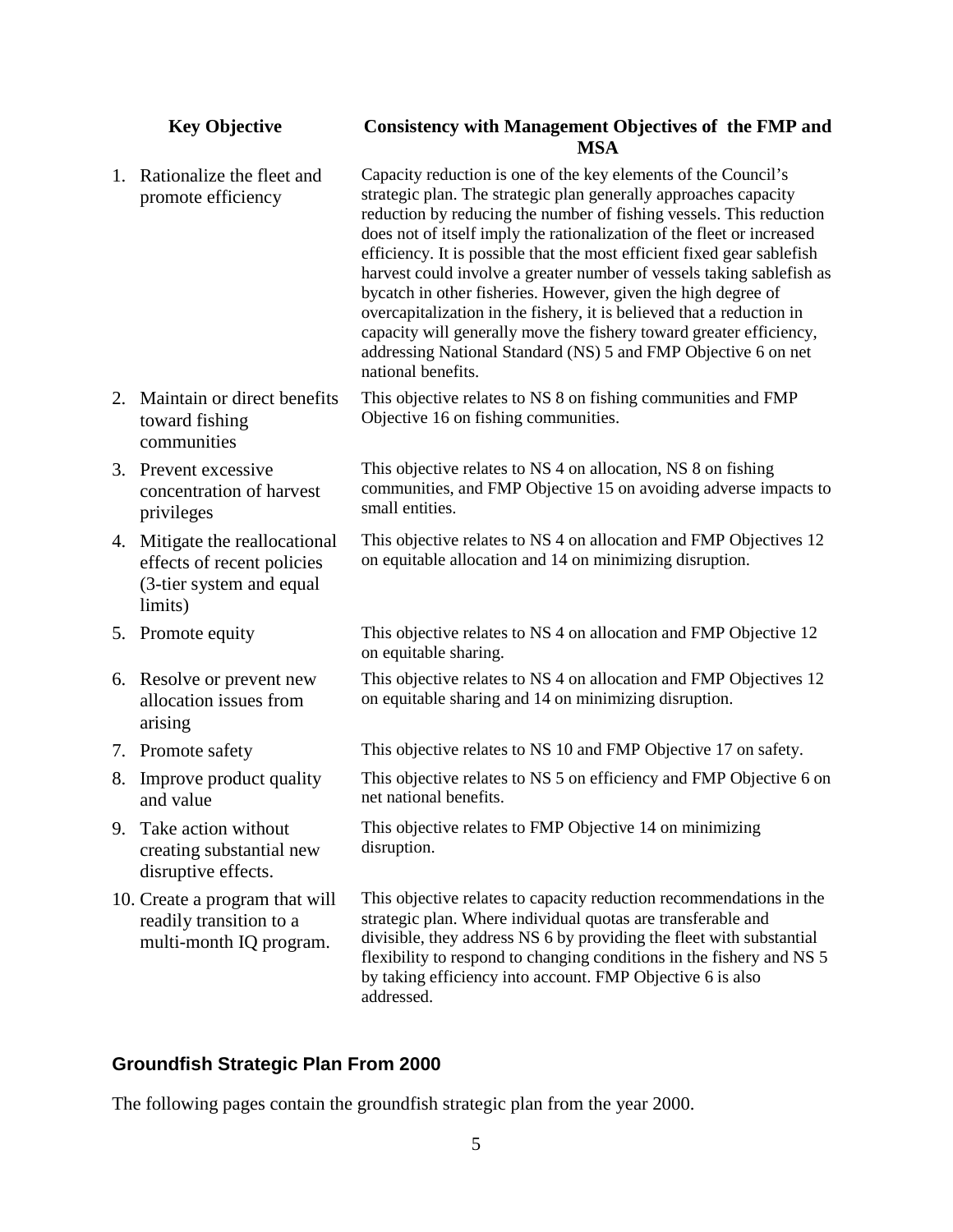**Pacific Fishery Management Council Groundfish Fishery Strategic Plan**

**"Transition to Sustainability"**

**Executive Summary**

*Prepared by* **The Ad-Hoc Pacific Groundfish Fishery Strategic Plan Development Committee**

*For* **The Pacific Fishery Management Council**

**October 2000**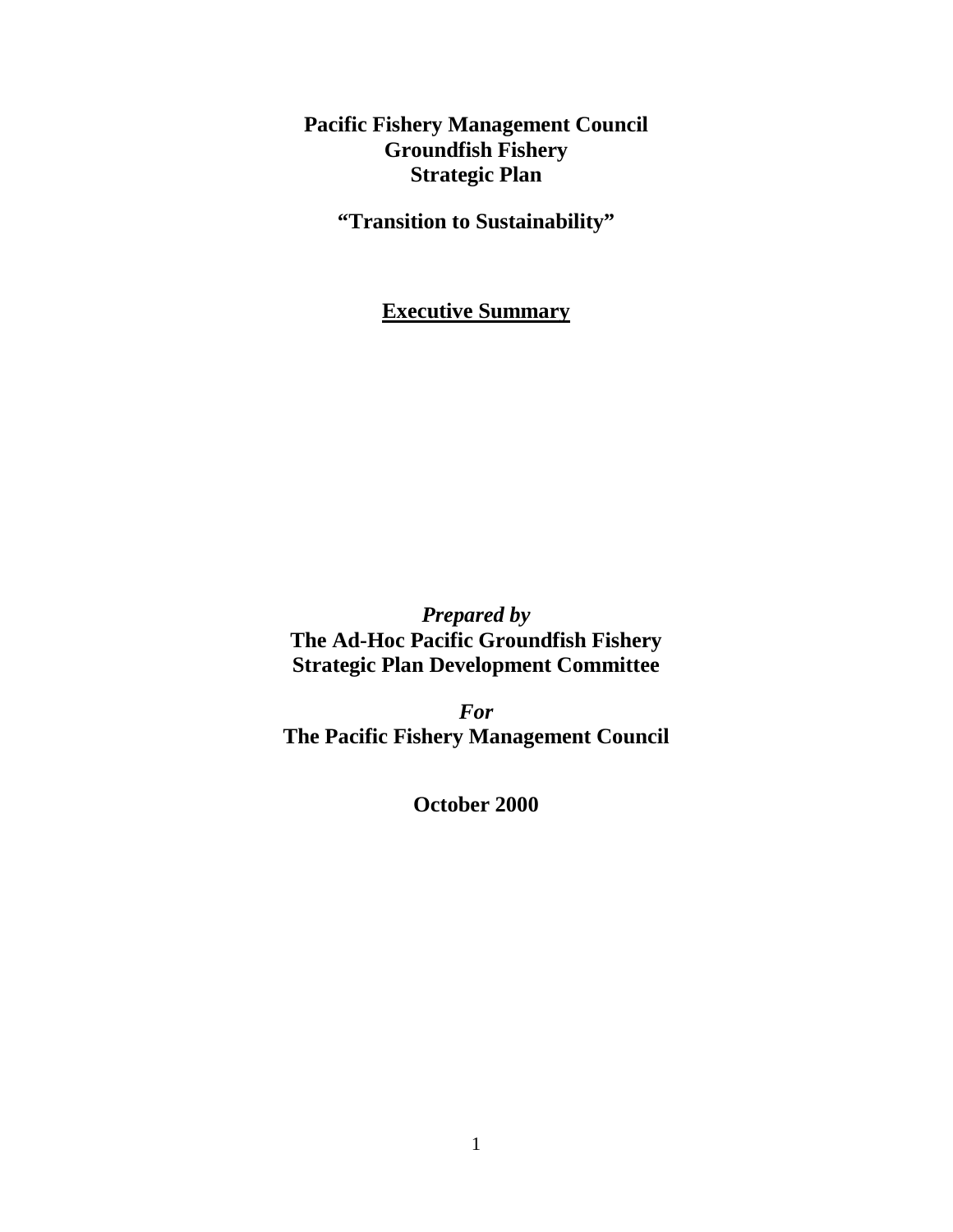## **Statement of Purpose and Acknowledgments**

The Ad-Hoc Pacific Groundfish Fishery Strategic Plan Development Committee was formed by the Pacific Fishery Management Council and tasked with the development of a Draft Groundfish Strategic Plan for review and comment by the Council, its Advisory Entities, and the Public.

The members of the Ad-Hoc Committee were selected from the Council membership or as a Council member's designee.

This draft document was prepared through a consensus decision-making process and is the workproduct of all members of the Committee.

The Groundfish Strategic Plan Document is *not* proposed as a Fishery Management Plan amendment. Rather, the purpose of the Groundfish Strategic Plan is to guide the future management of the Groundfish Fishery, including development of Plan amendments, regulations, and other implementation actions as needed.

# **Ad-Hoc Groundfish Strategic Plan Committee Members**

Robert Alverson, Fishing Vessel Owners Association Phil Anderson, Washington Department of Fish & Wildlife Ralph Brown, Commercial Fisherman Neal Coenen, Oregon Department of Fish & Wildlife Bob Fletcher, Sportfishing Association of California Dave Hanson, Committee Chair, Pacific States Marine Fisheries Commission Bill Robinson, National Marine Fisheries Service Patty Wolf, California Department of Fish & Game

# **Council Staff, NOAA Legal Counsel and Facilitator**

Don McIsaac/Jim Glock, Pacific Fishery Management Council Eileen Cooney, NOAA General Counsel's Office Debra Nudelman, Committee Facilitator, RESOLVE, Inc.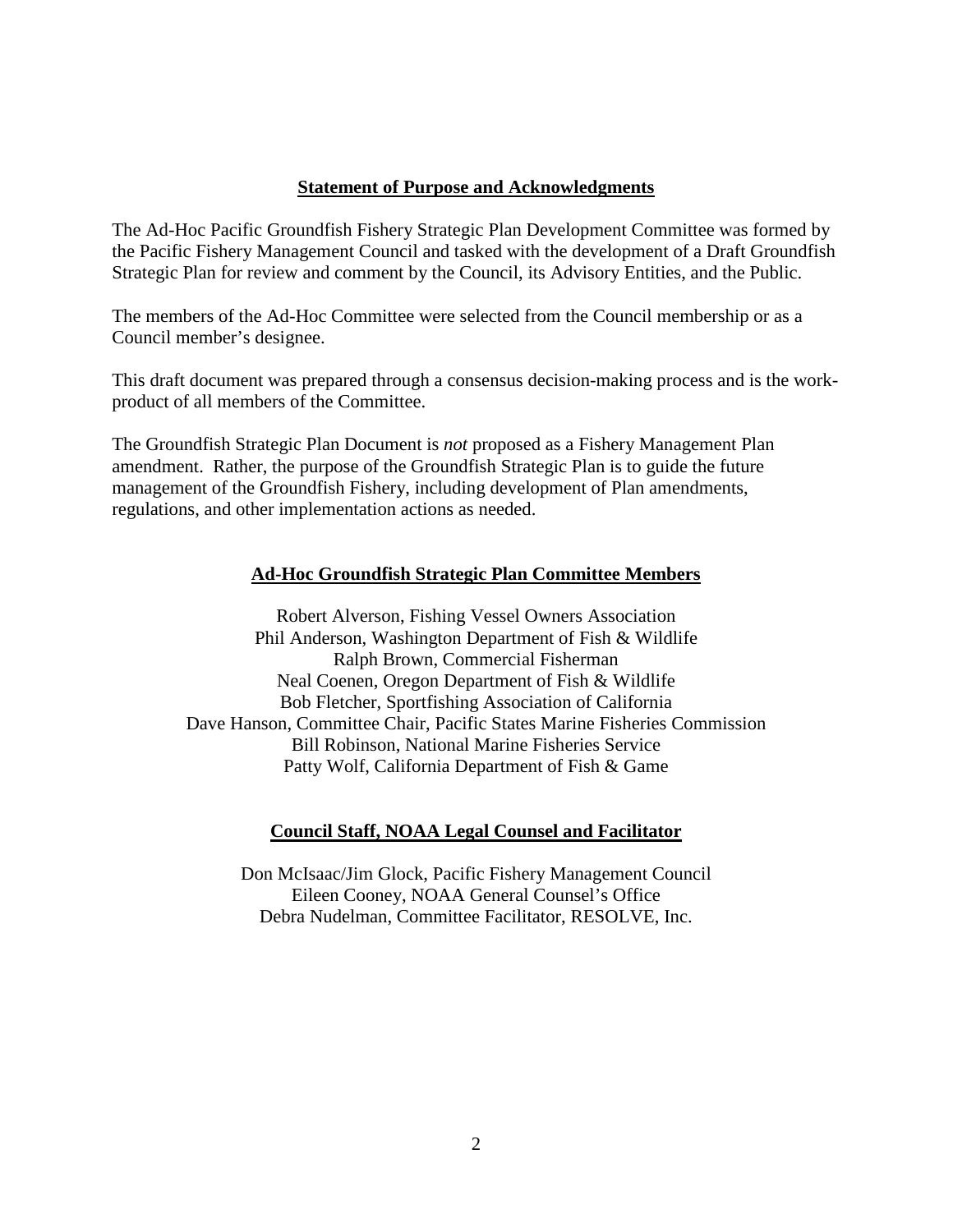# **Pacific Fishery Management Council Groundfish Fishery Strategic Plan**

# **Table of Contents**

| C. Council Process and Effective Public Involvement During and Beyond the Transition |  |
|--------------------------------------------------------------------------------------|--|
|                                                                                      |  |
|                                                                                      |  |
|                                                                                      |  |
|                                                                                      |  |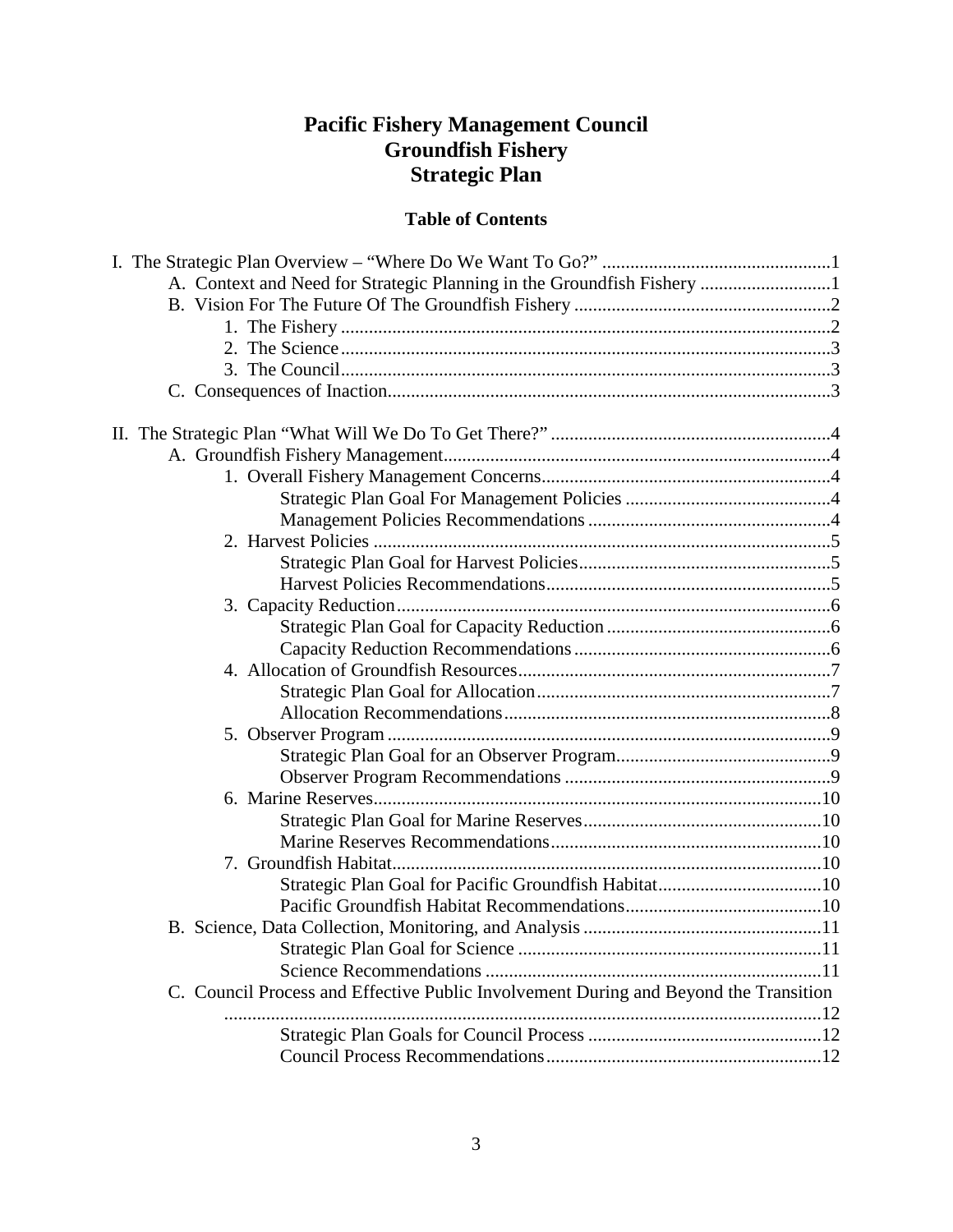| III. "How Will We Measure Success?" Implementing and Updating the Strategic Plan 13 |  |
|-------------------------------------------------------------------------------------|--|
|                                                                                     |  |
|                                                                                     |  |
|                                                                                     |  |
|                                                                                     |  |
|                                                                                     |  |

# **The Pacific Fishery Management Council Pacific Groundfish Fishery Strategic Plan**

# **Executive Summary**

# **I. The Strategic Plan Overview – "Where Do We Want To Go?"**

# A. Context and Need for Strategic Planning in the Groundfish Fishery

The Pacific Fishery Management Council (Council) formed the Groundfish Strategic Planning Committee because it needed an advisory group that could work outside of the hectic Council meetings to craft a long-term vision for the future of groundfish fisheries and groundfish management. Several groundfish stocks are severely depleted and need strong protective management to rebuild. Commercial and recreational discards are not monitored, and those discards have unknown effects on the health of groundfish stocks. There is little information about the effects of fishing and non-fishing activities on groundfish habitat. Scientific efforts to assess the status of groundfish stocks, life histories, and habitat needs have been grossly underfunded.

The groundfish resource is cannot support the number of vessels now catching and landing groundfish. There are over 2,000 licensed West Coast commercial fishers, and many thousands of sport fishers. To bring harvest capacity in line with resource productivity, the number of vessels in most fishery sectors will have to be reduced by at least 50%. Coastal ports have significant shoreside infrastructures to support this once-prosperous industry, such as processing plants, boat yards, machine shops, marine supply stores, motels, and restaurants. Fishing fleet overcapitalization has been a major factor in fish stock depletion, and the industry and coastal communities are facing an economic and social crisis.

This strategic plan is intended to provide guidance for groundfish management in 2001 and beyond. It is intended to be a resource for Council efforts to rebuild depleted stocks and maintain healthy stocks. And, it is intended to guide Council efforts to reduce the size of the fishing fleet to a level that is both biologically sustainable for the resource and economically sustainable for the fishing fleet.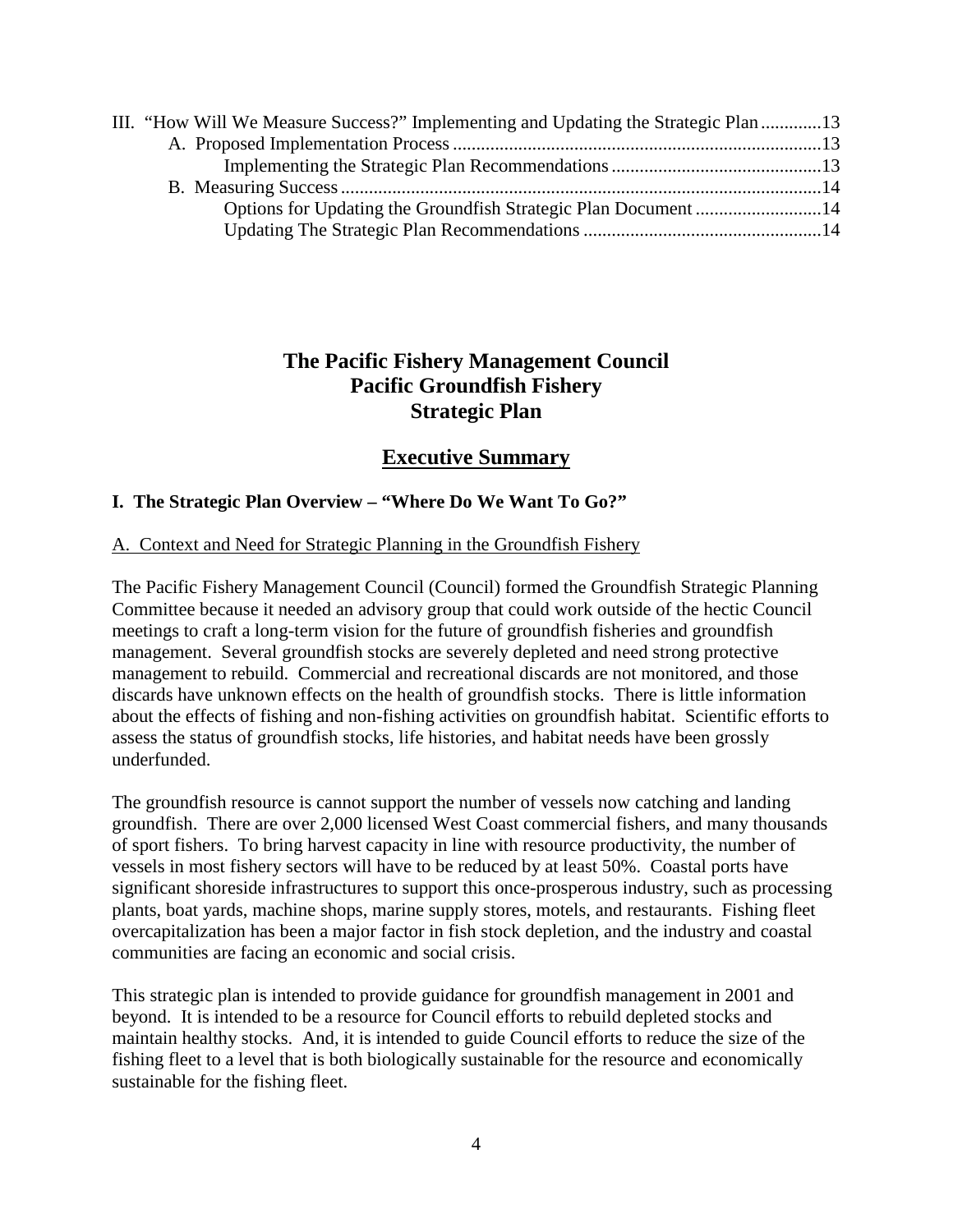The Committee expects that, to be effective, this strategic plan will have to address the difficult issues of: reducing fishing capacity, setting more responsible harvest rates, making allocation decisions, meeting scientific needs, protecting habitat, and improving the Council management processes. This planning work will take place during a time when fishery restrictions will be used to rebuild overfished stocks. These conditions provide the clearest evidence of the need for a longer-term vision and road map for the future of groundfish management.

The Committee designed a process and schedule to get key information, identify specific problems and develop a range of solutions. The Committee has developed a draft strategic plan document for Council and public review that:

- \$ Recommends new management goals and objectives;<br>\$ Initiates new groundfish plan amendments for the 200
- 
- \$ Initiates new groundfish plan amendments for the 2001 management cycle;<br>\$ Outlines detailed actions for Council work plans and a schedule of priorities Outlines detailed actions for Council work plans and a schedule of priorities for the next 3-5 years; and
- \$ Develops specific recommendations for other entities to address that will complement the Council's needed management changes; such recommendations may propose changes in law, calls for budget support, and expectations for improving coordination between industry, government and educational institutions.

## B. Vision For The Future Of The Groundfish Fishery

The Strategic Plan's vision for the future of the groundfish fishery assumes that the Plan's recommended actions are fully implemented with passage of sufficient time for the anticipated benefits to have been fully realized. The Plan's drafters recognize that the transition to this future will require major changes in the structure and operation of the fishery, which will certainly have short-term adverse effects on current participants. The plan envisions that fishery management decisions are based on sound scientific data and analysis and an open and fair Council process.

# **1. The Fishery**

We envision a future where Pacific groundfish stocks will be healthy, resilient, and where substantial progress has been made rebuilding overfished stocks. Harvest policies will result in total fishery removals that are consistent with the long-term sustainability of the resource. The fishing industry will be substantially reduced in numbers and harvest capacity will be reduced to a level that is in balance with the economic value of the available resource. Those remaining in the fishery will operate in an environment that is diverse, stable, market-driven, profitable, and adaptive over a range of ocean conditions and stock sizes.

Unlimited or open access to the groundfish fishery will no longer exist because current open access participants will be brought into the limited entry program and the number of participants reduced to those who are most dependent on and committed to the fishery.

Whenever possible, management approaches will create incentives for fishers to operate in ways that are consistent with management goals and objectives.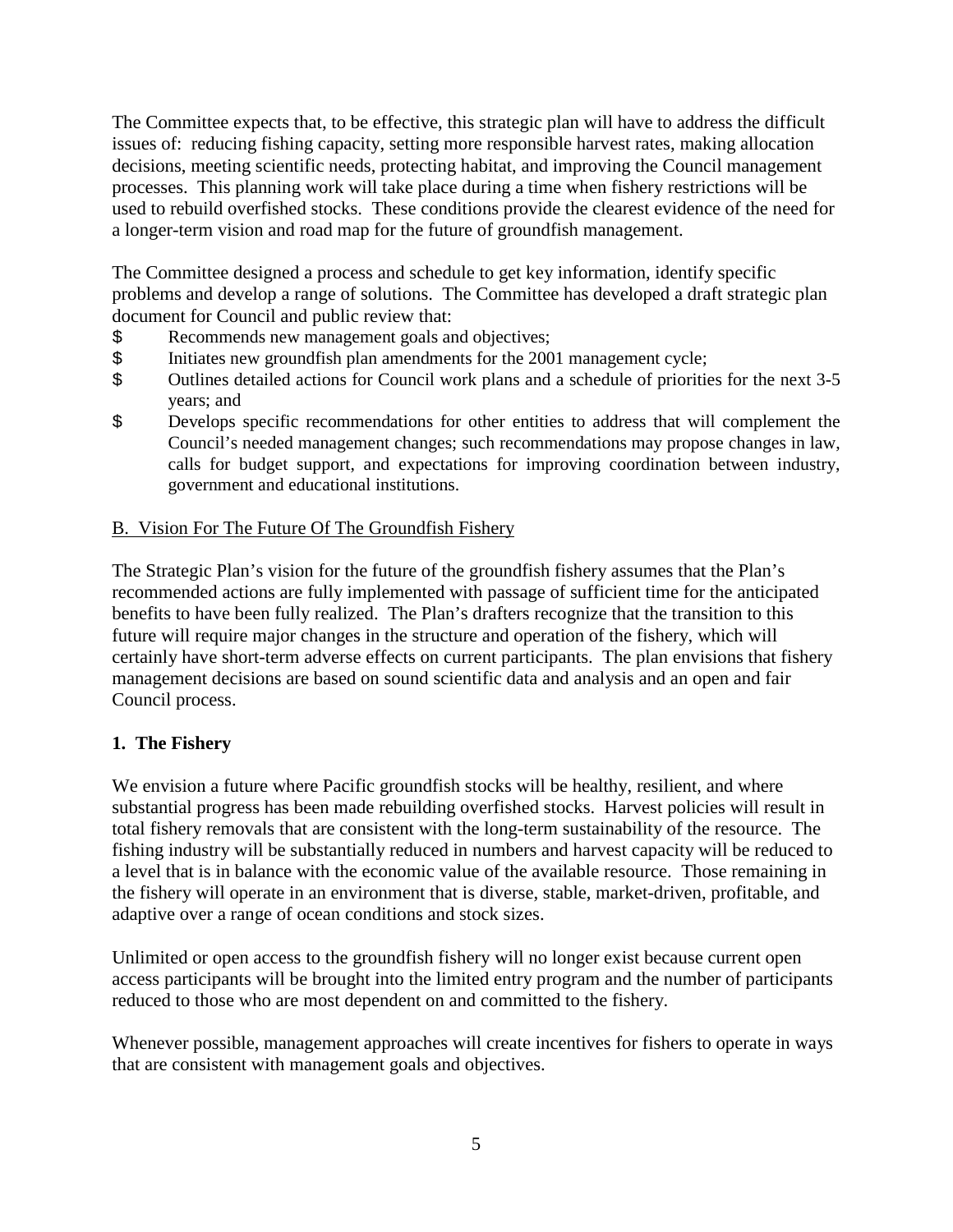Allocation disputes will be resolved and all harvest sectors will believe they were treated fairly, including those non-groundfish fisheries where groundfish is an unavoidable incidental catch. Discarded bycatch by all gear groups will be minimal and quantified.

Fishery regulations will be less complex and more easily enforced. Council management may be simplified by removing some species from the FMP through delegation or deferral to state management.

Essential groundfish habitat will be adequately protected and adverse effects from all groundfish fishing gears will be reduced to minimal levels. Marine reserves, or no take zones, will provide a base level of protection as an insurance policy to reduce the risks of uncertain science and long stock rebuilding periods.

The improved operating conditions and profitability for those remaining in the fishery will allow participants to accept responsibility for a portion of the cost of effective science and management, including an at-sea observer program, that is commensurate with the level of benefits associated with exclusive access to the fishery.

Finally, the Council will have full access to all fishery management tools and will use them to provide protection for and reasonable access to groundfish stocks.

# **2. The Science**

The basis for future management of the groundfish fishery relies to a very large degree on the availability of good science. West Coast groundfish science will meet national and international standards, be accepted as credible and will be understood by the all stakeholders. Scientific data collection will be a collaborative process involving partnerships between federal, state, and tribal agencies, the fishing industry, and academia, and may include contributions from private foundations.

Data collection and monitoring programs will provide stock assessments with acceptable levels of uncertainty for use by the Council's scientific, management, and advisory committees. Scientific data collected from the fishery will provide the capability to accurately assess the effects of current and potential fishery management measures on groundfish stocks and fishery participants. Finally, scientific tools will have been developed to provide stock assessments throughout the distribution of the various groundfish stocks geographic ranges incorporating the variability and effects of ocean regime shifts.

# **3. The Council**

Future Council activities will be characterized as open to all stakeholders, inclusive of all views, credible and interactive. Council actions will be documented and easily understood and developed with meaningful involvement by the public, including environmental, commercial and recreational representatives. Council decisions will be documented with readily available explanation and analysis of the underlying biological and socio-economic considerations. Council advisory entities will work together to contribute advice and expertise that results in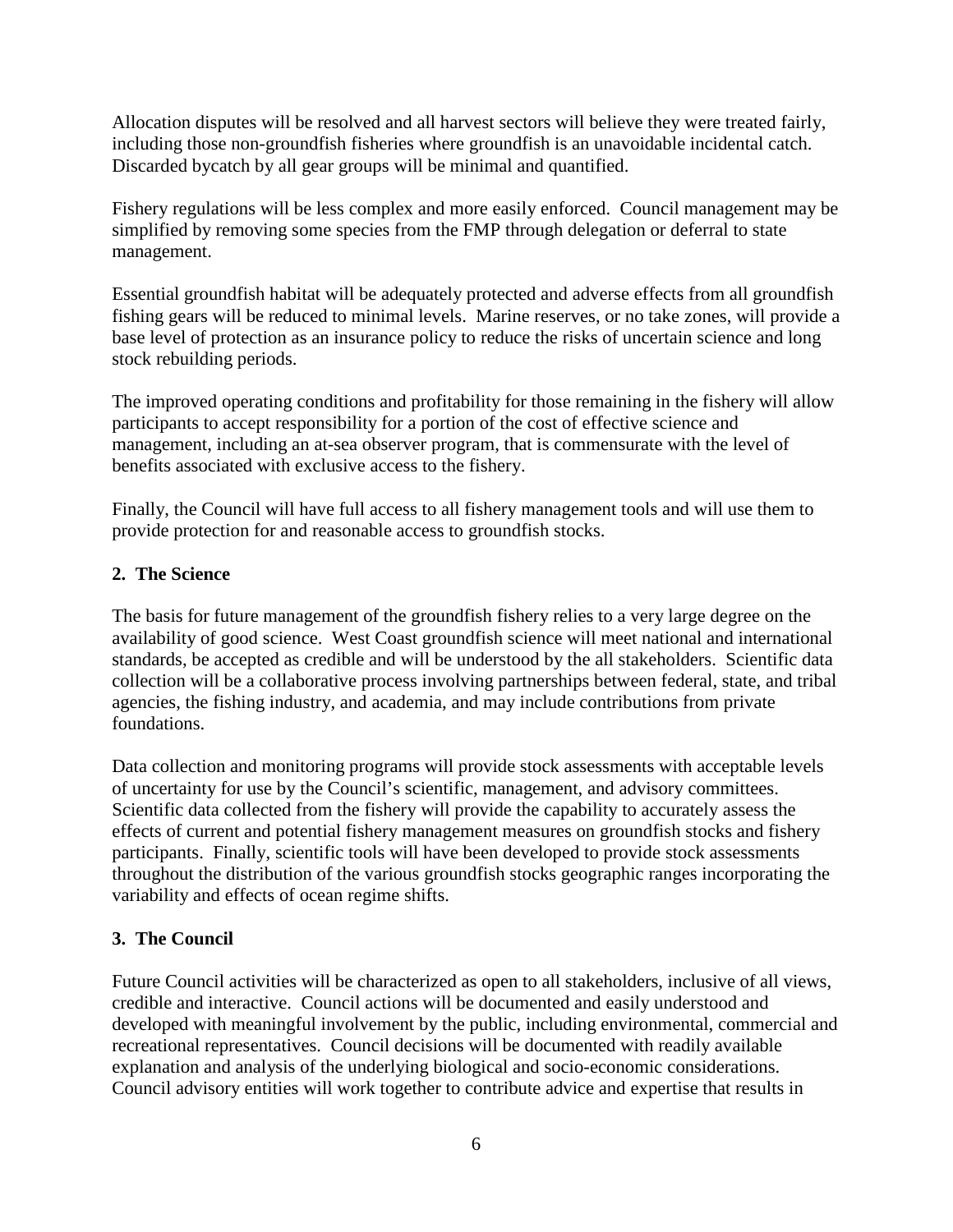recommendations that are accepted by stakeholders. Regulations development will be simplified and streamlined. Regulations will be generally stable over multi-year periods, but there will be flexibility to respond quickly when changes are needed.

# C. Consequences of Inaction

There is another vision from that presented above. The Council could continue attempting to manage an overcapitalized fleet in the face of declining resource abundance and the necessity to meet stock rebuilding requirements. This will most certainly result in shorter fishing seasons, smaller trip limits, higher discard rates, and the continuous inability to accurately account for fishery-related mortalities. Many fishers will not be able to meet their basic financial responsibilities and will be forced from the fishery by a feeling of futility or bankruptcy. The Council and participating agencies will be overwhelmed by the need to implement short term fixes to long term problems with little or no chance to focus on the underlying problems of the fishery or to develop a long term management strategy.

To avoid this other vision of the future, the Council will have to act swiftly and soon. The Council has a choice in charting the future of the groundfish fishery. Decisions that the Council makes now will have profound effects for years to come.

# **II. The Strategic Plan "What Will We Do To Get There?"**

# A. Groundfish Fishery Management

# **1. Overall Fishery Management Concerns**

# **Strategic Plan Goal For Management Policies**

*To adopt understandable, enforceable, and stable regulations that, to the greatest extent possible, meet the FMP's goals and objectives and the requirements of the Magnuson-Stevens Act*.

# **Management Policies Recommendations**

These recommendations assume that the objective of maintaining year-round harvesting and processing opportunity remains the Council's highest social and economic priority. In that case, it is imperative that Recommendation 1 for capacity reduction be implemented as rapidly as possible. If substantial harvest capacity reductions are not possible or are delayed, the Council must consider several of the alternative strategies for restructuring the fishery to restrict access by some portion of the fishing fleet for major periods.

In the event that none of the recommended measures or alternatives are viable or effective, the Council may have to shorten the annual fishing season. The Strategic Planning Committee cannot emphasize strongly enough the need for some level of observer coverage to evaluate the effectiveness of different management strategies.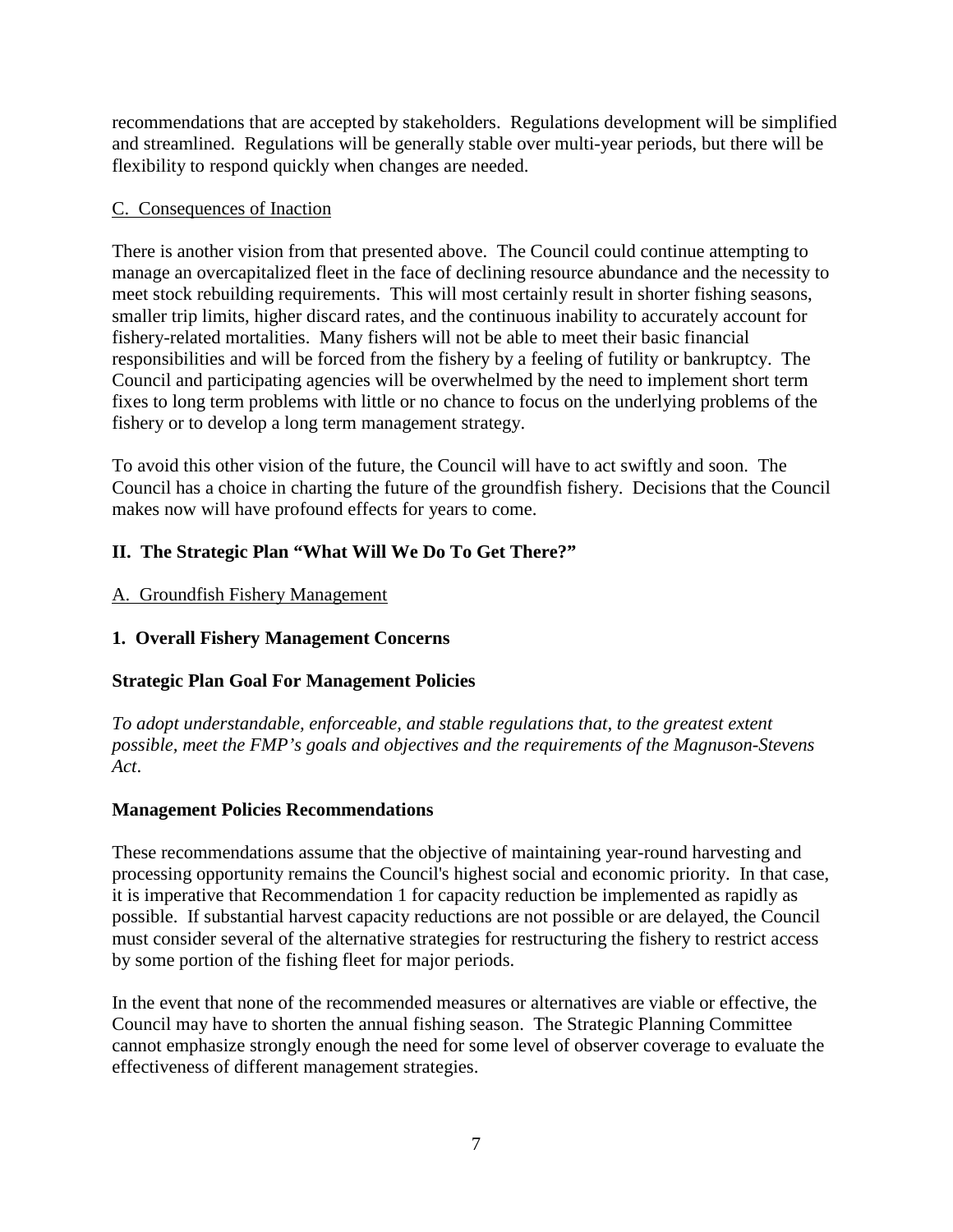1. Develop an implementation plan to reduce capacity initially by at least 50% in each sector. However, the capacity reduction goal will not be fully realized until capacity has been reduced to a level that is in balance with the economic value of the resource and those remaining in the fishery are able to operate profitably and flexibly. The implementation plan should take into account the need to implement other Plan recommendations (i.e., allocations, nearshore rockfish delegation) prior to or at the same time as capacity reduction. Reducing capacity will relieve the need to adopt management policies that are both inefficient and ineffective at achieving the FMP's goals and objectives. By better matching fleet capacity to resource availability, the regulatory structure will become more stable, resulting in regulations that are more enforceable.

2. Explore the use of higher landing limits or other incentives to encourage fisherman to fish with bycatch friendly fishing gear or to fish in areas where bycatch is less likely.

3. Make the necessary allocation decisions so that fishery participants in each sector can plan on a specific share of future OY's. Allocations may be outright percentages or a framework with criteria that specify how the allocation changes as resource availability changes.

4. Consider delegating or deferring nearshore rockfish and other groundfish species, such as scorpionfish, greenling, and cabezon, to the States.

5. All commercial fisheries should be limited through state and/or federal license or permit programs.

## **2. Harvest Policies**

## **Strategic Plan Goal for Harvest Policies**

*To establish an allowable level of catch that prevents overfishing while achieving optimum yield based on best available science.*

## **Harvest Policies Recommendations**

1. In consideration of the uncertainties in the estimation of ABCs, set optimum yields  $(OYs)$  lower than the ABC, manage the fishery to a fixed  $OY(s)$ , and close the fisheries when the OY is reached.

2. Harvest levels must be increasingly precautionary when less biological information is available, and particularly if monitoring programs fail to provide reliable estimates of total fishery-related mortality. Consider a hierarchal approach, where increased levels of conservatism would be required based on the specific quantity and quality of biological and fisheries information that is available.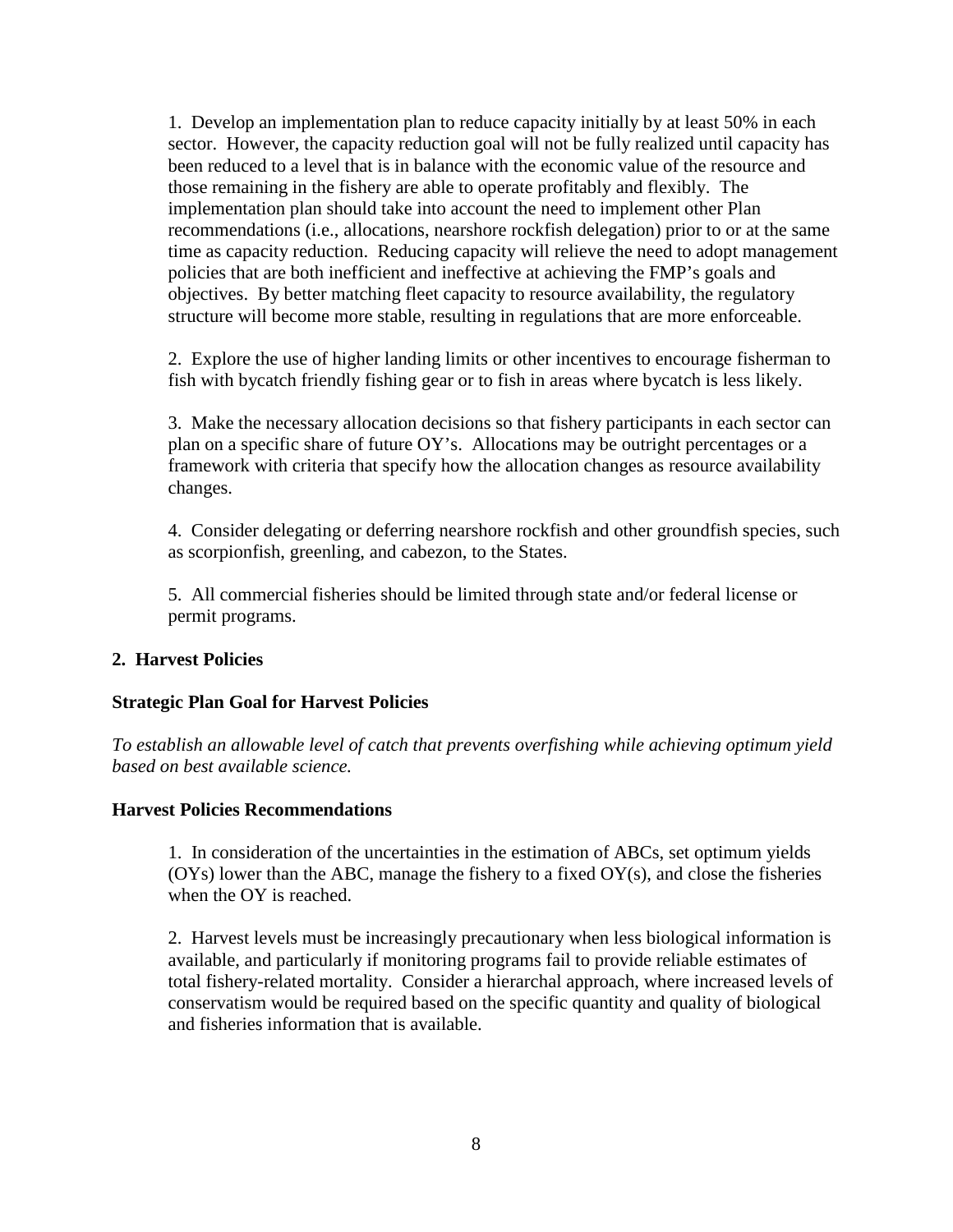3. For unassessed stocks, set precautionary harvest levels based on simple parameters such as a fixed proportion of the mean catch or survey abundance, or as a function of the lowest rate allowed for an assessed stock.

4. To protect weak stocks harvested in multi-species fisheries, adopt a policy requiring closure of the fishery when the ABC or OY of the weak stock has been taken. In setting the OYs, determine whether benefit/cost considerations might justify overfishing a particular weak stock under the mixed-stock exception in the National Standard Guidelines. Do not knowingly allow harvest rates that drive the stock below the level defined in the FMP as "overfished" or to a condition warranting listing under the ESA.

5. Without an international agreement on setting and sharing the total allowable catch for trans-boundary stocks, the Council should conserve that portion of the stock within the geographic range of its authority.

# **3. Capacity Reduction**

# **Strategic Plan Goal for Capacity Reduction**

*To have a level of harvest capacity in the fishery that is appropriate for a sustainable harvest and low discard rates, and which results in a fishery that is diverse, stable, and profitable. This reduced capacity should lead to more effective management for many other fishery problems. For the short term, adjust harvest capacity to a level consistent with the allowable harvest levels for the 2000 fishing year, under the assumption that stock rebuilding will require reduced harvests for at least the next two decades. Maintaining a year-round fishery may not be a shortterm priority.*

# **Capacity Reduction Recommendations**

The highest priority for reducing capacity is Recommendation #1 from the Management Policy section. That recommendation is to develop an implementation plan to reduce capacity initially by at least 50% in each sector. As noted earlier, the capacity reduction goal will not be fully realized until capacity has been reduced to a level that is in balance with the economic value of the resource and those remaining in the fishery are able to operate profitably and flexibly. In designing capacity reduction, the Council should consider fleet structure, profile, and diversity, with a goal of maintaining a mix of small and large vessels.

The capacity reduction plan should take into account the need to implement other strategic plan recommendations (i.e., allocations, nearshore rockfish delegation) prior to or at the same time as capacity reduction. Reducing capacity will relieve the need to adopt management policies that are both inefficient and ineffective at achieving the FMP's goals and objectives. By better matching fleet capacity to resource availability, the regulatory structure will become more stable, resulting in regulations that are more enforceable.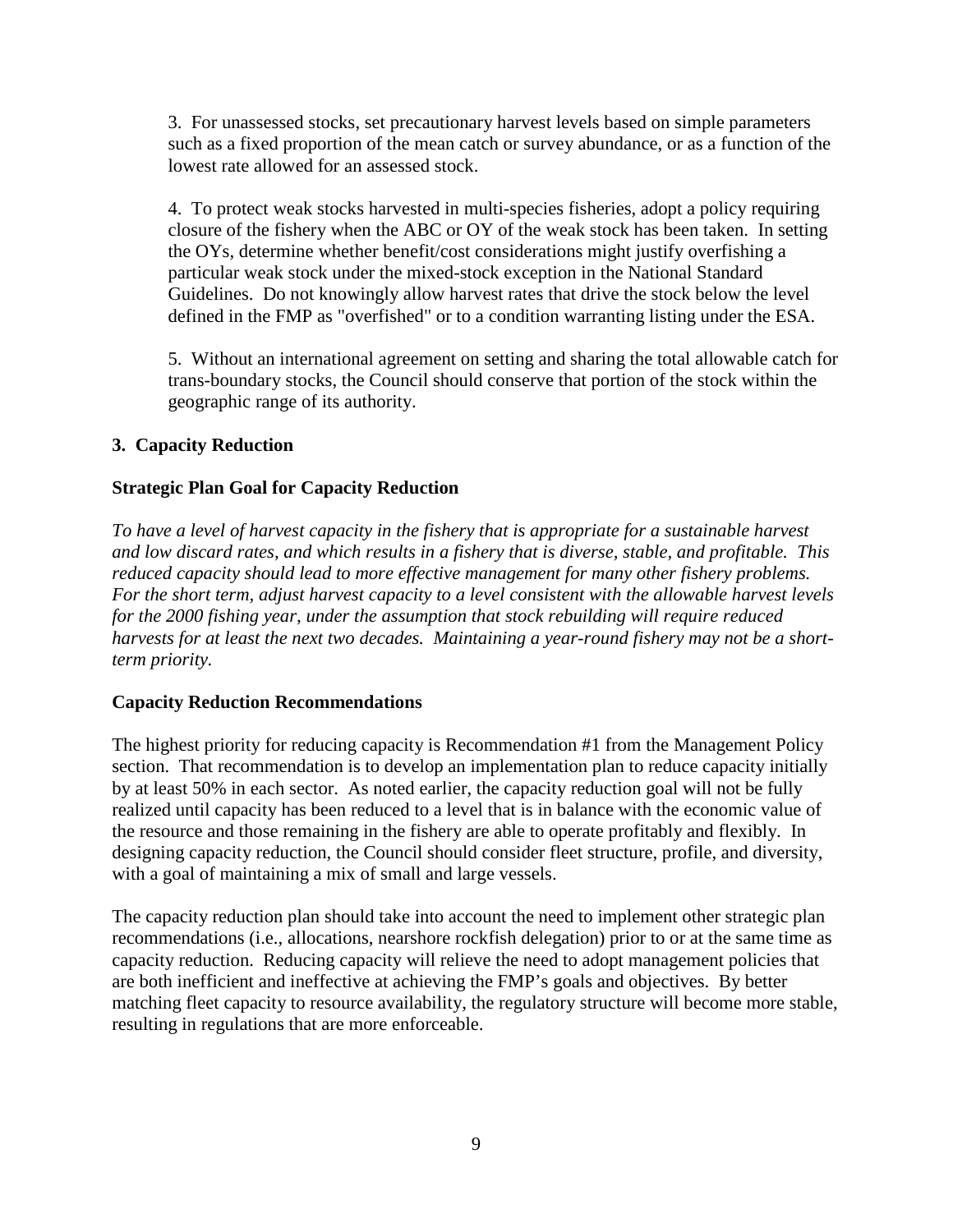These capacity reduction recommendations include both the short and long-term and transitional elements discussed below, such as license-limitation (for the targeted open access fishery), permit stacking, and IFQs either individually or in combination with a vessel buyback program.

## *Short to Intermediate Term*

1. Separate the current open access fishery into a sector that directly targets groundfish and a sector that lands groundfish as bycatch in non-groundfish fisheries. Require current open access vessels that directly target groundfish to obtain a federal limited entry permit (B permit) based on historical landings and current participation. Minimum landing requirements for a federal permit should reflect significant dependence on the fishery. Consider developing and implementing a voluntary permit stacking program for the B permit. Require a federal permit ("C" permit) to land groundfish taken incidentally in non-groundfish fisheries.

2. Divide the current open access allocation into separate allocations for the "B" and "C" permit holders and manage each sector to stay within its allocation each year.

3. Consider using historical landings only from 1994-1999 and recent participation from either 1998 or 1999 for initially qualifying B permit holders.

4. For the limited entry fixed gear fishery, immediately develop and implement a voluntary permit stacking program with the intent of transitioning to an IFQ program to provide for a multiple month season. The Permit Stacking allowance should be implemented prior to the 2001 regular sablefish season. Stacked permits should **NOT** allow increased access to the daily sablefish trip limit. Simultaneously, develop an IFQ system for fixed-gear sablefish for implementation in 2002. If Congress continues to prohibit IFQ programs, consider making the permit-stacking program mandatory.

5. For the limited entry trawl fleet, immediately develop and implement a voluntary permit-stacking program that links each permit with a cumulative period landing limit with the intent to transition to an IFQ program. The first, or base permit should be entitled to a full period landing limit, while each stacked permit should entitle the vessel to additional landing limits on a discounted basis as one alternative. Another alternative is to have the full period landing limit the same for all permits. If Congress continues to prohibit IFQ programs, consider making the permit-stacking program mandatory.

6. To prevent future overcapacity in the whiting fishery, consider developing and implementing a whiting species endorsement that restricts future participation in the whiting fishery to vessels registered to a permit with a whiting endorsement. Qualification for a whiting endorsement should be based on a permit's whiting landings since 1994 when the current limited entry program began. Consider setting a threshold quantity of whiting above which a whiting endorsement is required for a landing. Individual landings below the threshold would not require an endorsement.

7. Pursue a buyback program to remove latent capacity.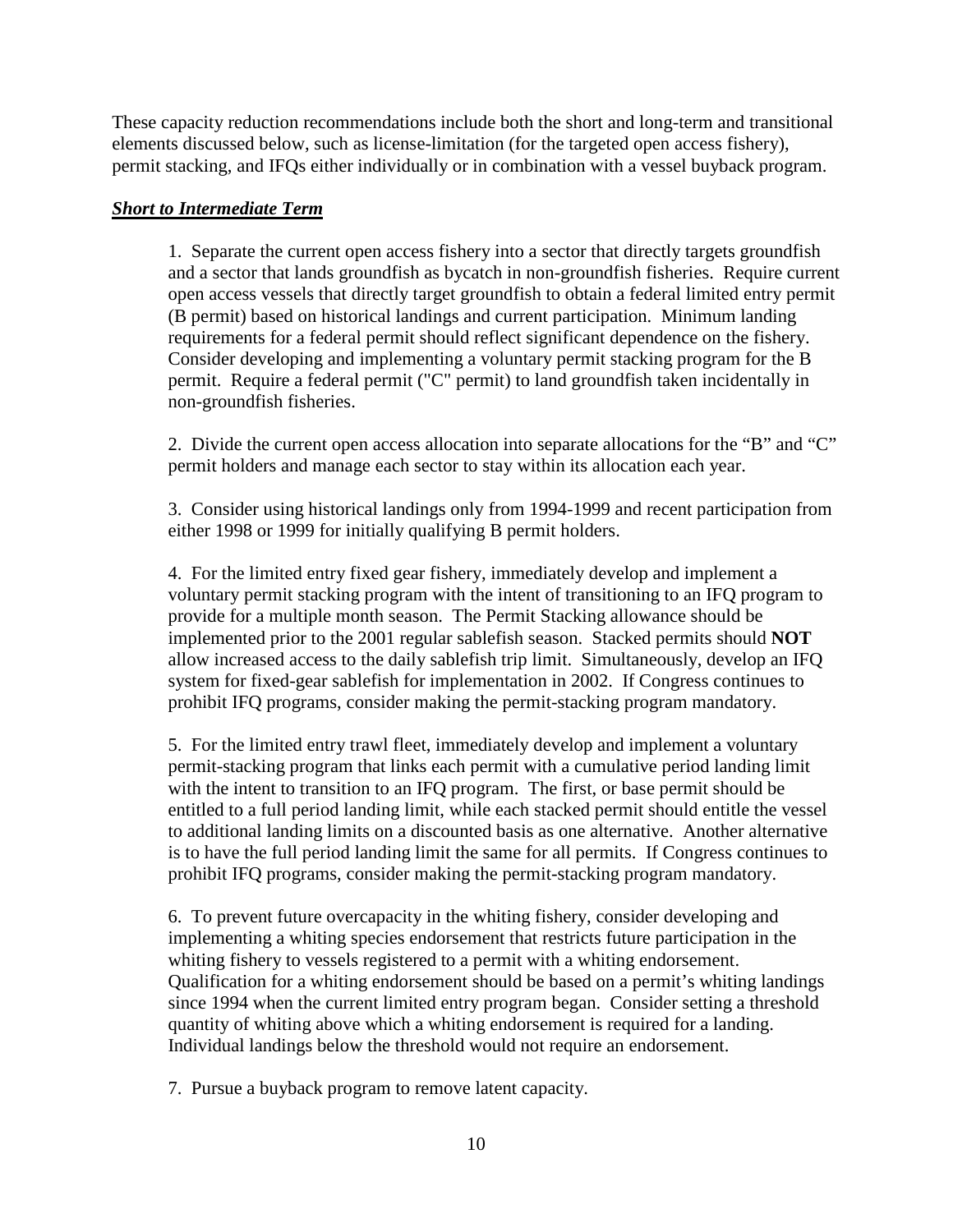# *Intermediate to Long Term*

8. Develop of a comprehensive IFQ program for the limited entry trawl fishery, or in the alternative, a mandatory permit-stacking program.

9. Consider establishing a rockfish endorsement for the limited entry fixed gear fleet and open access (B permit) fleet. Qualifying criteria would be based on historical landings and recent participation.

10. Consider access limitation for commercial passenger fishing vessels. (This program may be better managed by the states.)

## **4. Allocation of Groundfish Resources**

## **Strategic Plan Goal for Allocation**

*To distribute the harvestable surplus among competing interests in a way that resolves allocation issues on a long-term basis.*

## **Allocation Recommendations**

## *General Allocation Principles*

1. All fishing sectors and gear types will contribute to achieving conservation goals (no sector will be held harmless). The fair and equitable standard will be applied to all allocation decisions but is not interpreted to mean exactly proportional impacts or benefits.

2. Non-groundfish fisheries that take groundfish incidentally should receive only the minimal groundfish allocations needed to efficiently harvest their target (non-groundfish) species. To determine the amount of allocation required, identify the economic values and benefits associated with the non-groundfish species. Directed fishery harvest of some groundfish may need to be restricted to incidental levels to maintain the nongroundfish fishery. Consider gear modification in the non-groundfish fishery to minimize its incidental harvest.

3. Modify directed rockfish gears, as needed, to improve their ability to target healthy groundfish species and avoid or reduce mortality of weak groundfish species.

4. When information on total removals by gear type becomes available, consider discards in all allocations between sectors and/or gear types. Each sector will then receive adjustments for discard before allocation shares are distributed.

5. Fairly distribute community economic impacts and the benefits and costs of allocation coast-wide. Allocations should attempt to avoid concentration and assure reasonable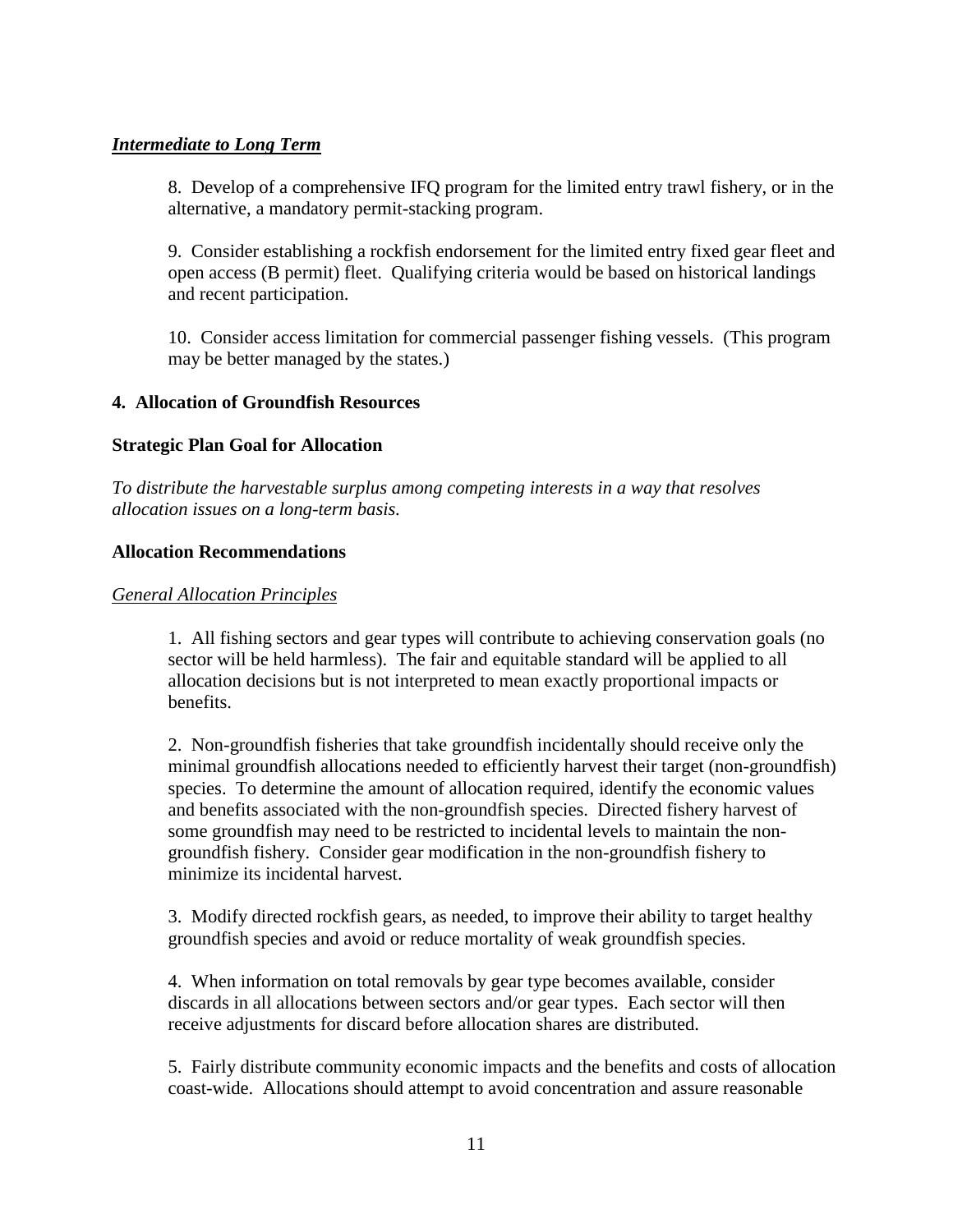access to nearby resources. Consider the diversity of local and regional fisheries, community dependency on marine resources and processing capacity, and infrastructure in allocation decisions.

6. Consider impacts to habitat and recovery of overfished stocks or endangered species (dependent on affected habitats) when making allocation changes.

7. Allocation decisions should consider and attempt to minimize transfer of effort into other fishery sectors, particularly for state managed fisheries (crab and shrimp).

8. Allocation decisions will: (a) consider ability to meet increased administrative or management costs; and (b) be made if reasonably accurate in-season quota monitoring or annual catch accounting has been established or can be assured to be established and be effective.

9. As the tribe(s) expand their participation in groundfish fisheries, allocations of certain groundfish species may have to be specified for tribal use. In such cases, the Council should ask the affected parties to U.S. v. Washington to convene and develop an allocation recommendation.

## *Area Management as Related to Allocation*

10. Structure allocations considering both the north-south geographic *and* nearshore, shelf and slope distributions of species and their accessibility by various sectors and gears.

11. In addressing recreational/commercial rockfish allocation issues, use the following fishery priorities by species group: for nearshore rockfish, states may recommend a recreational preference, with any excess to be made available for commercial use; for shelf rockfish, the Council may set a recreational preference only on a species-by-species basis; and for slope rockfish, commercial allocation.

12. Licenses, endorsements or quotas established through management or capacity reduction measures may be limited to specific areas through exclusive area registrations and consider port landing requirements.

# **5. Observer Program for Quantifying Bycatch, Total Catch, and Total Fishery-Related Mortality**

## **Strategic Plan Goal for an Observer Program**

*To quantify the amount and species of fish caught by the various gears in the groundfish fishery and account for total fishery-related removals.*

## **Observer Program Recommendations**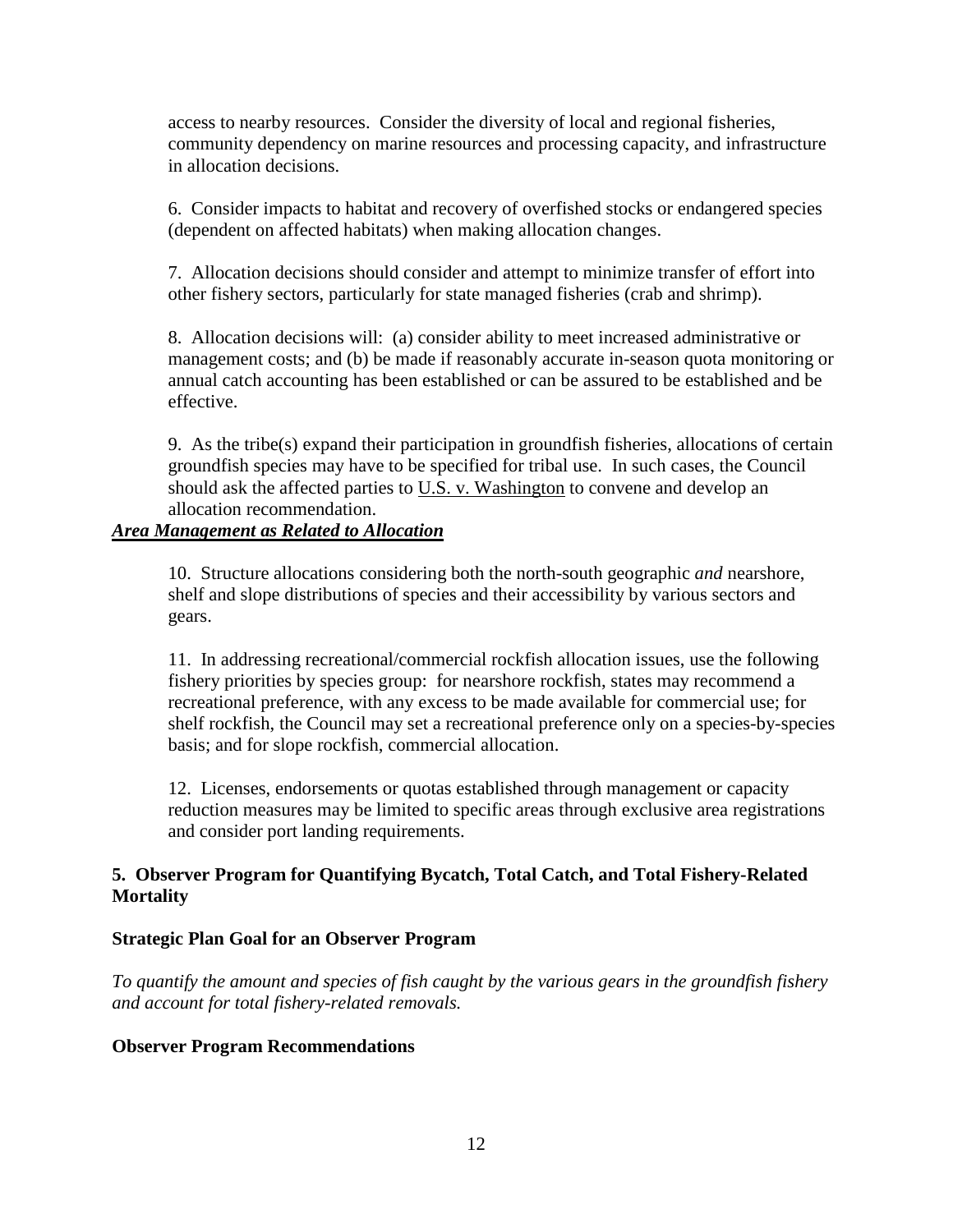1. Immediately implement an at-sea groundfish observer program, with determination of total groundfish catch and mortality as the first priority, consistent with established Council priorities.

2. Consider the following options to fund an observer program:

a) Seek federal/state funding;

b) Continue to support legislative change to provide authority to collect fees from the fishing fleet to support the observer program;

c) If federal/state or industry funding is not available, make individual vessels responsible for providing some level of observer coverage as a condition of participation in the fishery.

3. Even with limited funding, both trawl and non-trawl fleets should have some meaningful, but not necessarily the same, level of observer coverage. Determine which harvesting sector(s) will receive the initial observers.

4. Consider alternative monitoring approaches that augment an observer program, including logbooks and video.

5. When an effective observer program has been established, a full retention strategy may be considered to reduce discard and improve biological information collection.

6. As a secondary priority, an observer program should collect additional data for stock assessments. For example, the North Pacific Council requires its observers to dedicate a small portion of the working day to taking otoliths and length measurements, in order to supplement information on the age and size distribution of particular species.

# **6. Marine Reserves as a Groundfish Management Tool**

## **Strategic Plan Goal for Marine Reserves**

*To use marine reserves as a fishery management tool that contributes to groundfish conservation and management goals, has measurable effects, and is integrated with other fishery management approaches.*

## **Marine Reserves Recommendations**

1. Adopt marine reserves as a fishery management tool for Pacific groundfish and proceed with implementation, as appropriate.

2. Identify the specific objectives that marine reserves are expected to meet.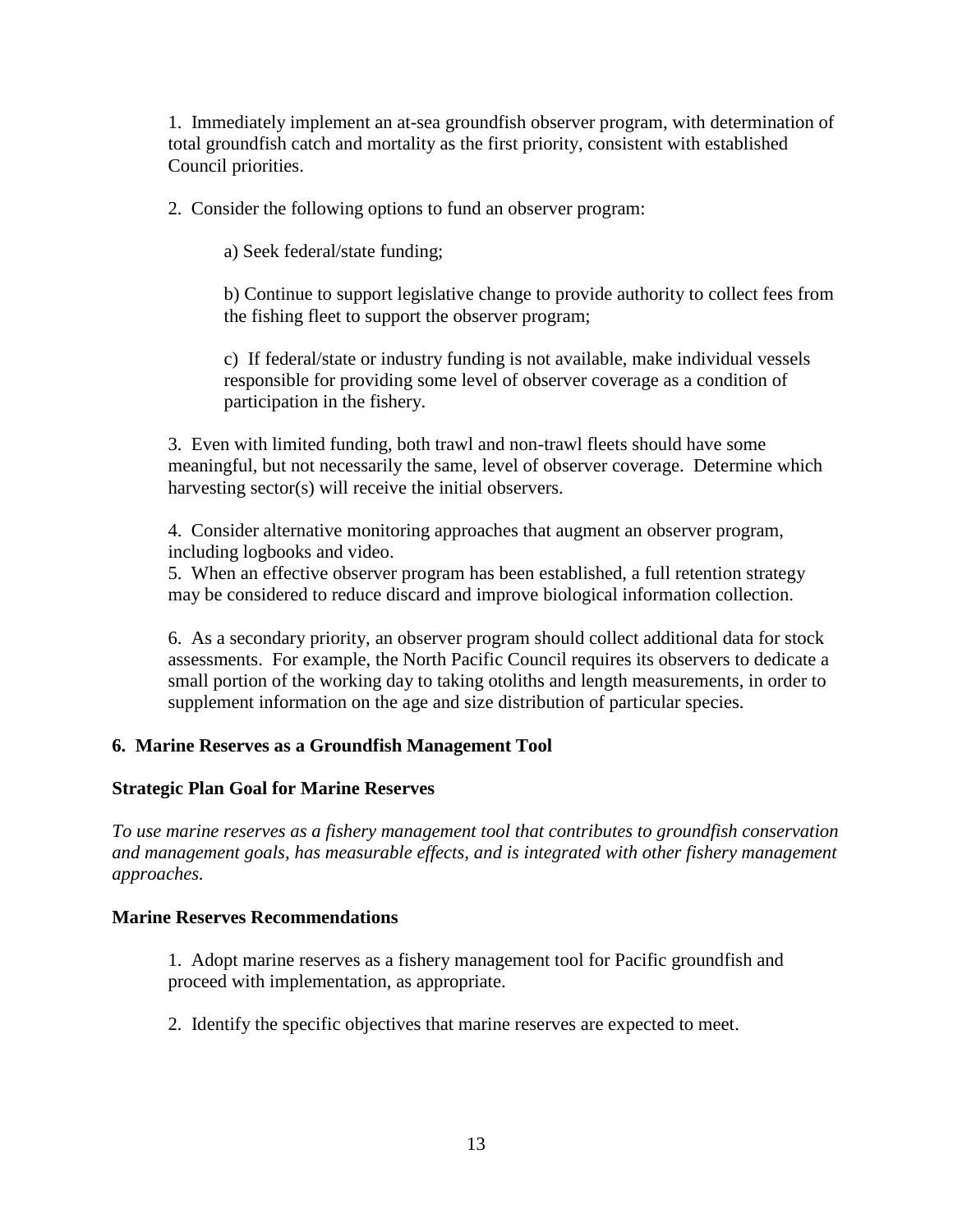3. Develop siting and design criteria, including the size of the reserve, that will meet specified marine reserve objectives. Analyze options for establishing reserves that include nearshore, shelf, and slope habitat.

4. Adopt final siting criteria, including reserve size and location, and proceed with implementation and evaluation as quickly as possible, to ensure compatibility with other management changes.

5. Direct the Scientific and Statistical Committee to recommend new methodologies for continued stock assessments and for establishing harvest levels outside the reserves following the implementation of reserves.

## **7. Groundfish Habitat**

# **Strategic Plan Goal for Pacific Groundfish Habitat**

*To protect, maintain, and/or recover those habitats necessary for healthy fish populations and the productivity of those habitats.*

## **Pacific Groundfish Habitat Recommendations**

1. Consider regulatory changes (including incentive systems) that result in modification or elimination of fishing gears or fishing practices that are determined to adversely affect EFH areas of concern such as nearshore and shelf rock-reef habitats.

2. Develop and implement gear performance standards for hook and line, pot, set gillnet, and trawl to increase gear selectivity, protect habitat, and/or decrease ghost fishing by lost gear.

3. Promote scientific research on the effects of fishing gear on various habitats.

4. Promote research to modify existing gear and practices to provide practical, economically viable alternatives to fishing gear that adversely affects habitats.

5. Identify habitats necessary for healthy fish populations and identify locations of those habitats.

## B. Science, Data Collection, Monitoring, and Analysis

## **Strategic Plan Goal for Science**, **Data Collection, Monitoring, and Analysis**

*To provide comprehensive, objective, reproducible, and credible information in an understandable and timely manner to meet our conservation and management objectives.*

## **Science Recommendations**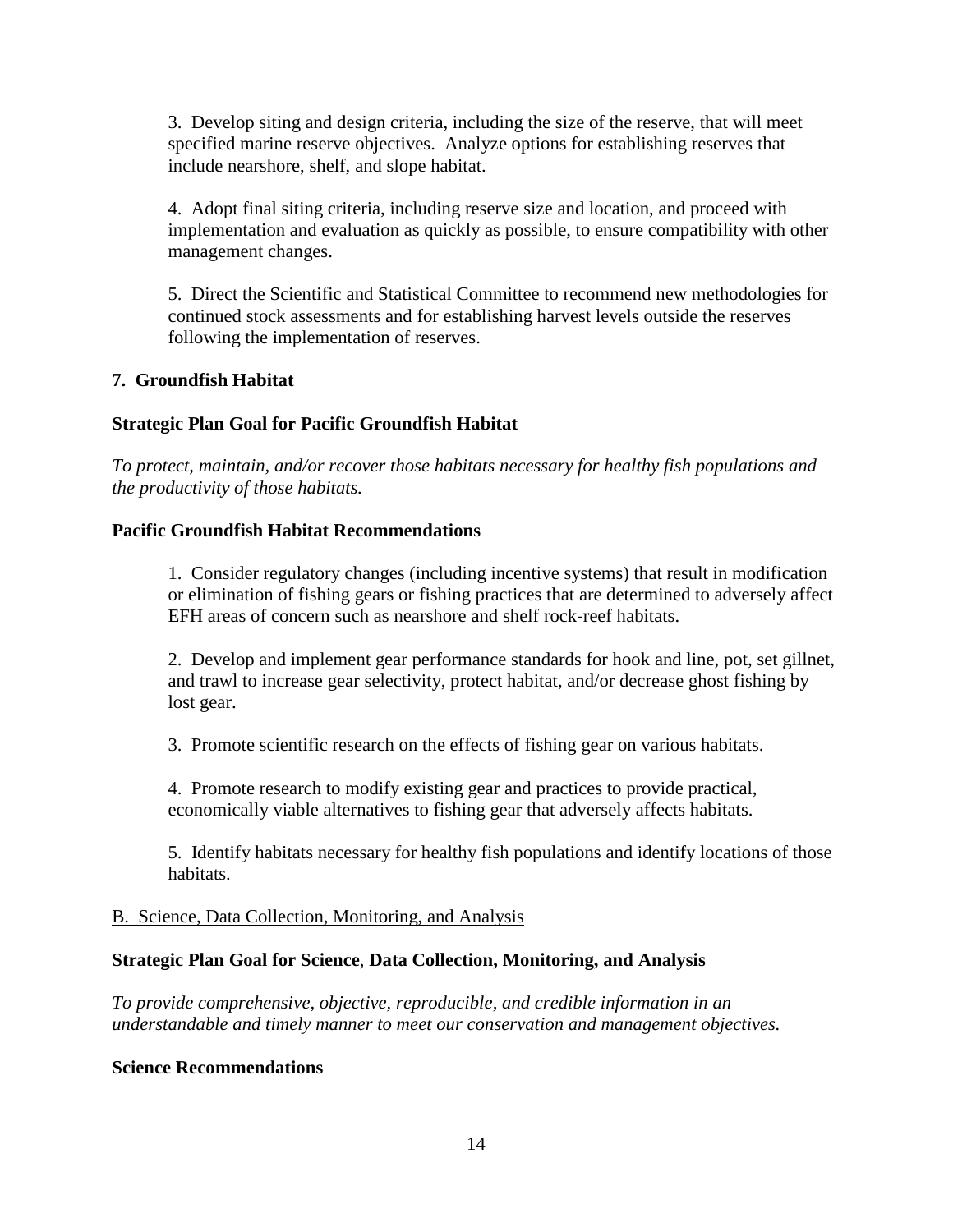1. Prioritize stock assessments for suspected "weak stocks" in mixed-stock fisheries.

2. Create cooperative partnerships between state, federal, private foundations, and other private entities to collect and analyze the scientific data needed to manage groundfish.

3. Promote improved mutual understanding, communication and credibility between the fishing industry and scientists through increased communication and collaboration, including at-sea ride-alongs.

4. Develop methods for incorporating fisher observations into stock assessment and monitoring programs, including employing commercial fishing vessels to conduct cooperative resource surveys and to collect other scientific data.

5. Implement the Council's draft West Coast Fisheries Economic Data Plan.

6. Ensure that economists and social scientists are adequately included on Council plan teams and ad hoc committees where appropriate, to ensure that all dimensions of management issues, options, and solutions are well reflected in their input to the Council.

7. Hold an annual or bi-annual meeting of U.S./Canada and/or U.S./Mexico stock assessment scientists to plan upcoming (preferably joint) assessments of transboundary stocks. The U.S./Canada portion of this recommendation could be conducted under the umbrella of the existing U.S./Canada Groundfish Technical Subcommittee.

8. Meet annually with National Marine Fisheries Service's Northwest and Southwest Regions and Science Centers and the Pacific States Marine Fisheries Commission to integrate the Council's data and research needs into NOAA's budget process.

9. Meet with the states and NMFS to develop a joint multi-year research and data collection/analysis plan for west coast groundfish.

10. Direct scientific efforts to measure the changes in groundfish productivity due to ocean environmental changes.

11. Obtain a dedicated research vessel(s) to perform annual surveys and collect other data needed to manage the coastwide groundfish under Council jurisdiction.

# C. Council Process and Effective Public Involvement During and Beyond the Transition

## **Strategic Plan Goals for Council Process**

- \$ *To establish and maintain a management process that is transparent, participatory, understandable, accessible, consistent, effective, credible, and adaptable;*
- *\$ To provide a public forum that can respond in a timely way to the needs of the resource and to the communities and individuals who depend on them; and*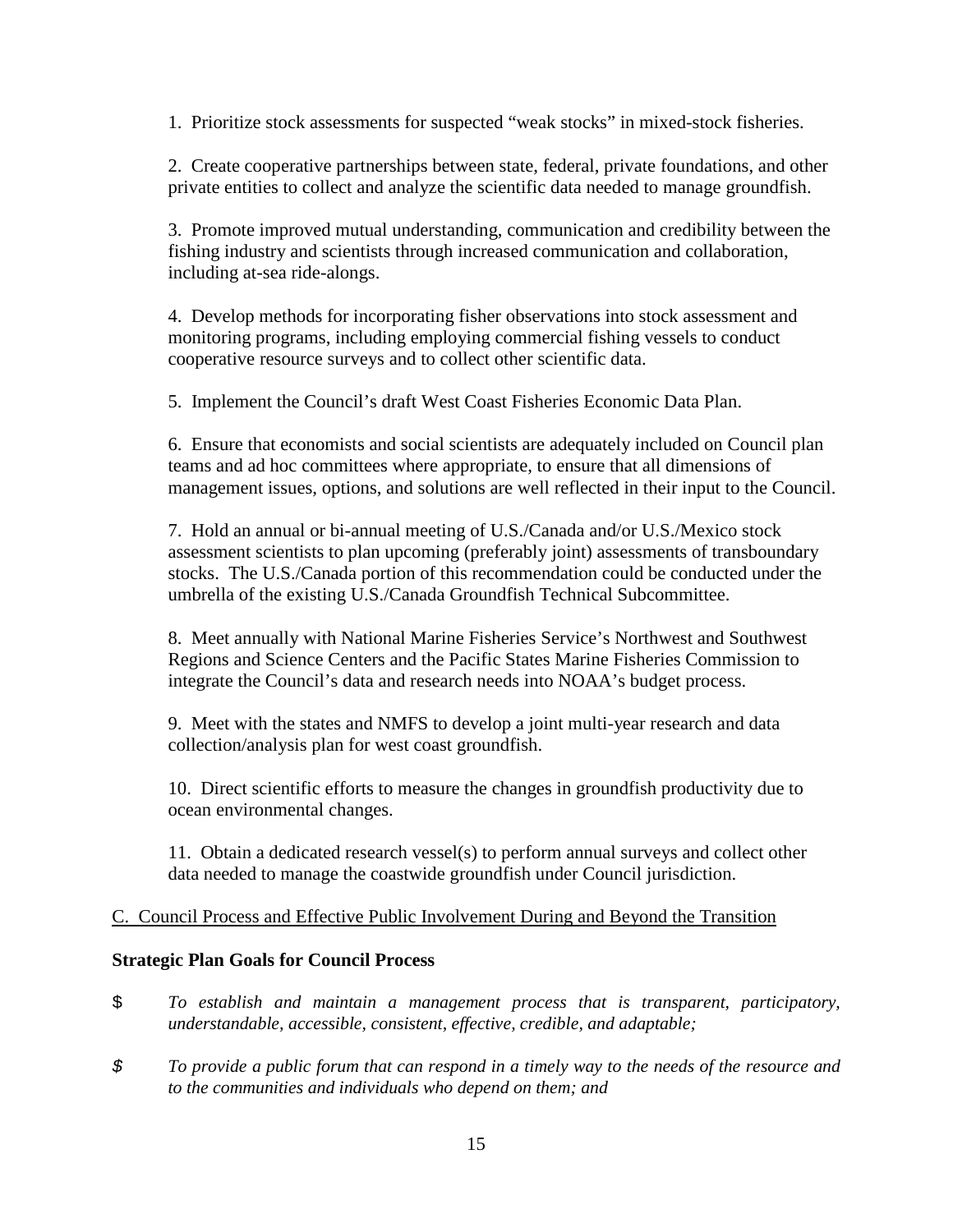#### *\$ To establish a long-term view with clear, measurable goals and objectives.*

#### **Council Process Recommendations**

1. Encourage long term thinking so the Council can suggest creative solutions to Congress and NMFS during the Magnuson-Stevens Act reauthorization process.

2. Establish a performance evaluation committee to periodically and critically review progress made towards Council goals and objectives. The committee should also analyze improvements needed in Council procedures to maintain efficiency.

3. Update goals and objectives in the FMP to incorporate the strategic plan's vision and goals. These updated goals and objectives should: (a) be measurable, (b) have minimal conflicts, and (c) be clearly prioritized wherever possible.

4. Continue to routinely update its mailing lists and ensure that they contain commercial and recreational fishing associations, conservation and environmental groups, commercial licensed fishers for groundfish and other fishery species, local port offices, media contacts, and community-based organizations.

5. More effectively use newsletters, web page displays, public forums, news releases, and public service announcements to improve public participation in Council activities and decisions.

6. Make draft agendas available earlier to the local media from fishing communities, highlighting key issues.

7. Sponsor workshops to explain the Council process, its role and responsibility relative to fishery management, the roles of its committees and advisory entities, and the various opportunities for public involvement. Workshops should be held by the Council and state agencies in local port communities.

# **III. "How Will We Measure Success?" Implementing and Updating the Strategic Plan**

## A. Proposed Implementation Process

## **Implementing the Strategic Plan Recommendations**

1. At the September 2000 Council meeting, the Council adopts the Final Groundfish Strategic Plan document (per revisions incorporated after the summer public comment phase).

2. The Council directs the formation of a "Groundfish Strategic Plan Implementation Oversight Committee" which should be composed of Council members, some of which will have been members of the Strategic Plan Development Committee, to ensure continuity and an effective transition to implementation.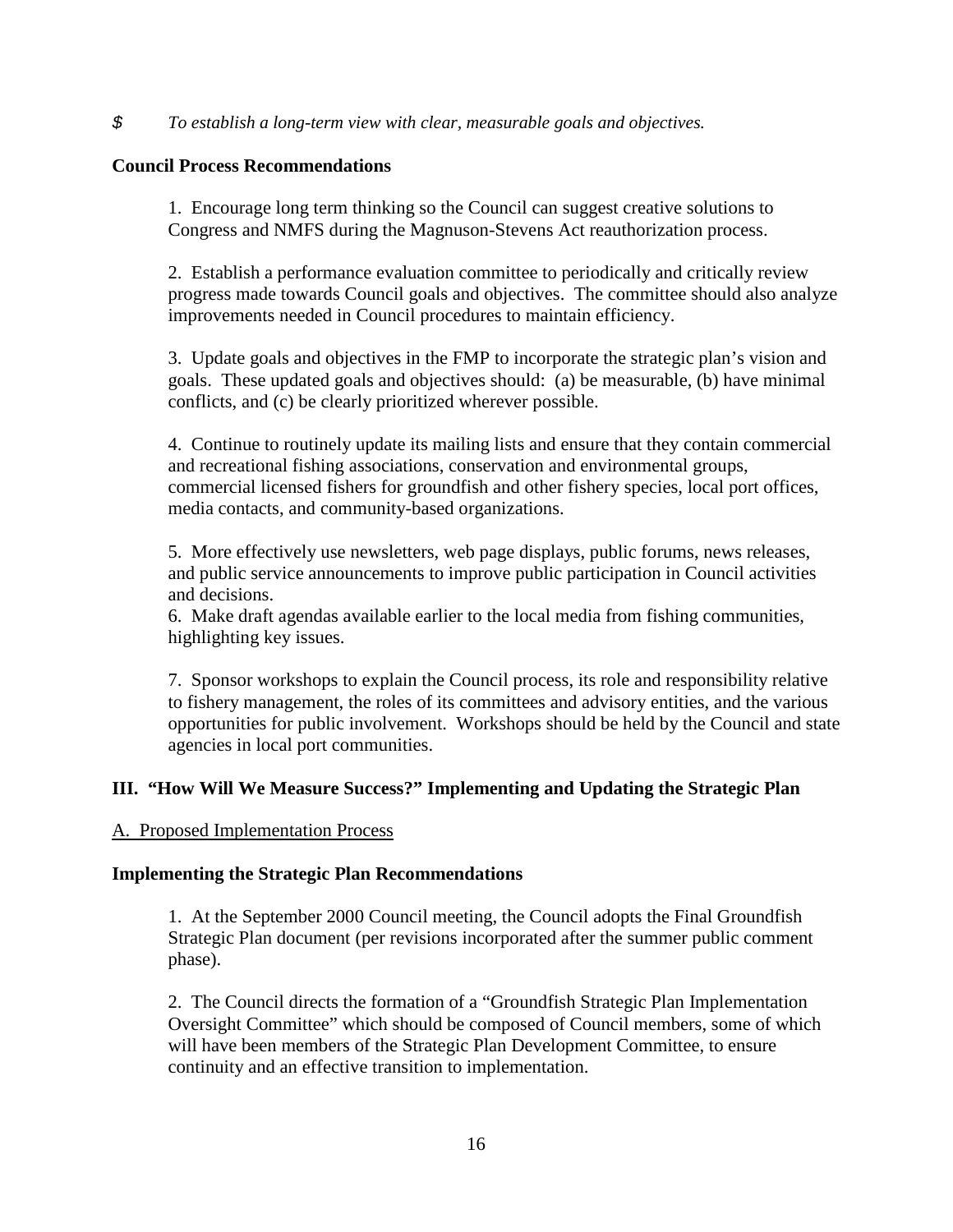3. At its discretion, the Implementation Oversight Committee may establish small implementation development teams to develop specific alternative(s) for implementing elements of the Strategic Plan. Implementation development teams will be comprised of Council subpanel, management team, and committee members from the GMT, GAP, SSC, EC, and members of the public as deemed necessary by the Implementation Oversight Committee.

4. The Implementation Oversight Committee works at direction of the Council and is tasked with making recommendations regarding implementation of the strategic plan.

5. The Implementation Oversight Committee **goals** should include: (a) effective transition to the implementation phase, (b) ensuring the plan is implemented in a timely fashion, and (c) whenever possible, doing so in a fashion that provides for constituent acceptance and buy-in.

6. At the direction of the Council, the Implementation Oversight Committee will develop recommended schedules for carrying out all components of the strategic plan.

7. The Implementation Oversight Committee will develop recommendations for all components of the strategic plan that can be developed further: (a) directly by the Council, (b) via advisory entity assignments, or (c) through formation and use of a implementation development team approach, e.g., capacity reduction implementation development team(s), which would handle all of the complexities of addressing the implementation of capacity reduction. For example, there might be four teams – with industry representatives from trawl, fixed gear, open access with groundfish target, and open access with non-groundfish target. Each of these teams will also have a representative from the Implementation Oversight Committee, with a charge to develop a plan and product by "x" date. The Implementation Oversight Committee considers the work of the implementation development teams and develops the final recommendations for the Council. Clarification, input, and technical support will be available to all teams with "on-call" availability from Council staff, states, NMFS staff and General Counsel, etc.

8. It will be important to consider current conditions in the groundfish fishery, including the effects of recent changes in resource status, fishery management, and the environment, as part of the strategic plan implementation process.

## B. Measuring Success

## **Options for Updating the Groundfish Strategic Plan Document**

A good strategic plan is rigid enough to have clearly-stated, expected results but also flexible enough to modify when evaluation indicates change is necessary. The Council wishes to maximize the value of the time, energy, and money invested in its strategic plan by regularly evaluating the plan's effectiveness and initiating changes as deemed necessary to enhance